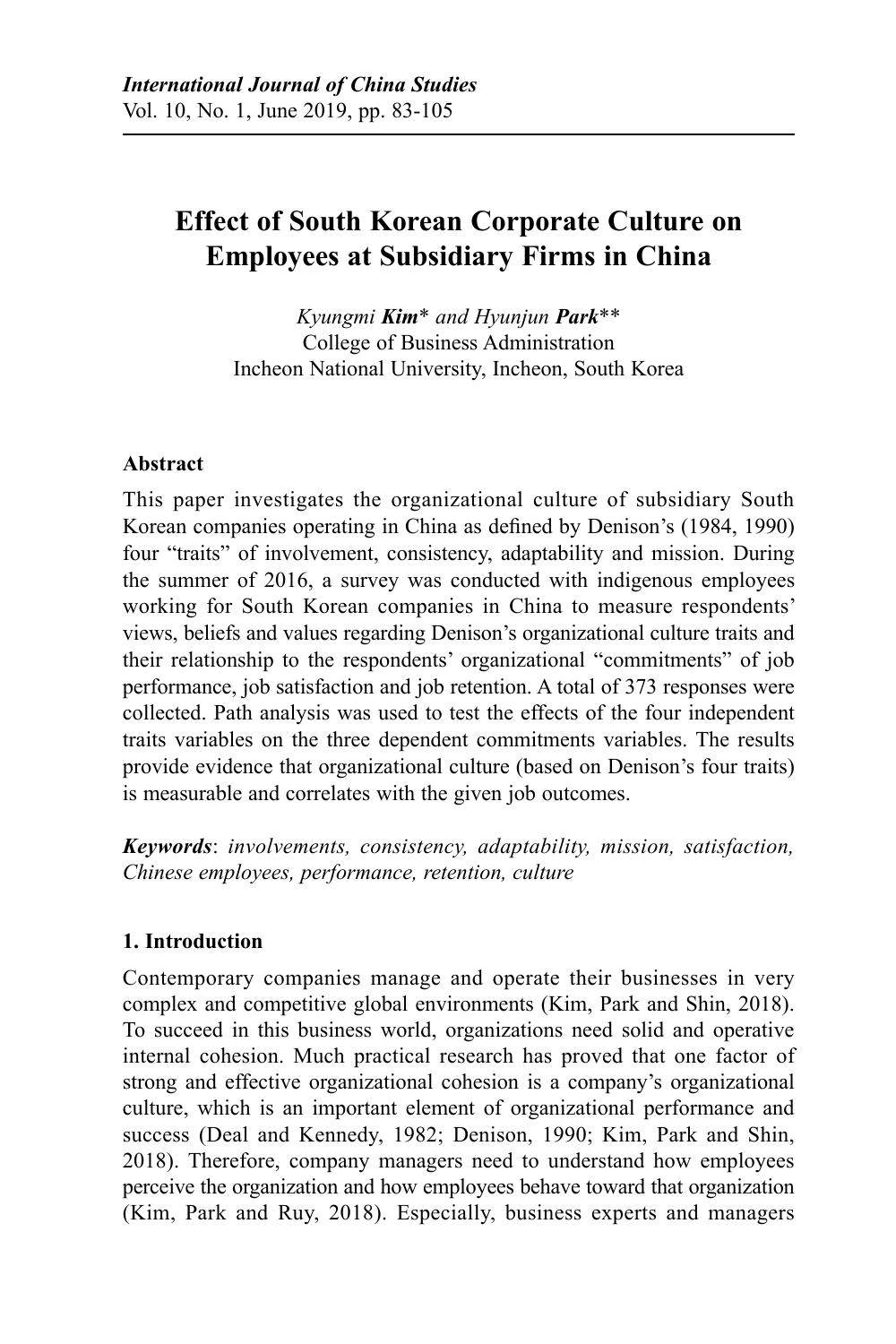who own subsidiary companies in other countries need to understand how foreign employees perceive the mother company's organizational culture, because they may not perceive the mother company's organizational culture in the same way that employees from the mother country do (Kim, Park and Ruy, 2018). If foreign employees' perceptions of the mother company's organizational culture are different from those of the mother country's employees, they may develop negative attitudes towards their working environments, including their superiors and colleagues, and may show less committed citizenship behaviours toward their jobs. For this reason, experts and company managers need to understand employees' feelings and understand employees' experience of occupational stress and emotional distress (Kim, Park and Ruy, 2018). Studies of Korean companies' organizational culture have shown that based on the Competing Value Model (Kim, 2012), Korean companies have unique internal organizational cultures which are strongly group-focussed and hierarchical. On the other hand, according to Tsui, Wang and Xin (2006), the majority of organizations in China emphasize harmony, employee development and employee contribution. In the past, Korean hierarchical organizational culture positively affected Korean employees' organizational commitment; however, Korean organizational culture has become less hierarchical, so this culture might have less influence on employees today (Kim, Park and Ruy, 2018). In addition, recent organizational culture studies have shifted their focus from the functional and quantifiable aspects of management based on the Competing Value Model to the interpersonal and qualitative side of management based on Denison's model (Baker, 2002). Very few researchers have explored whether a company's organizational culture is perceived in the same manner outside its national culture. Therefore, it is worthwhile to find out how foreign employees perceive and behave in the organizational culture of a company that originated in a different country. Since many Korean companies have subsidiary companies in China, this study explores how Chinese employees perceive subsidiary Korean companies' organizational culture and investigates how their perception affects their job satisfaction, job performance and job retention. The study outcomes are compared with those of Korean employees from Kim, Park and Shin's (2018) previous study.

### *1.1. Concept of Organizational Culture*

In order to understand organizational culture, it is necessary to first understand the general concept of culture. Taylor and Bowers (1972) defined the broad concept of culture as "that complex whole which includes knowledge, belief, art, morals, custom and any other capabilities and habits acquired by man as a member of society" (p. 1) as the sum of individuals' personality. Later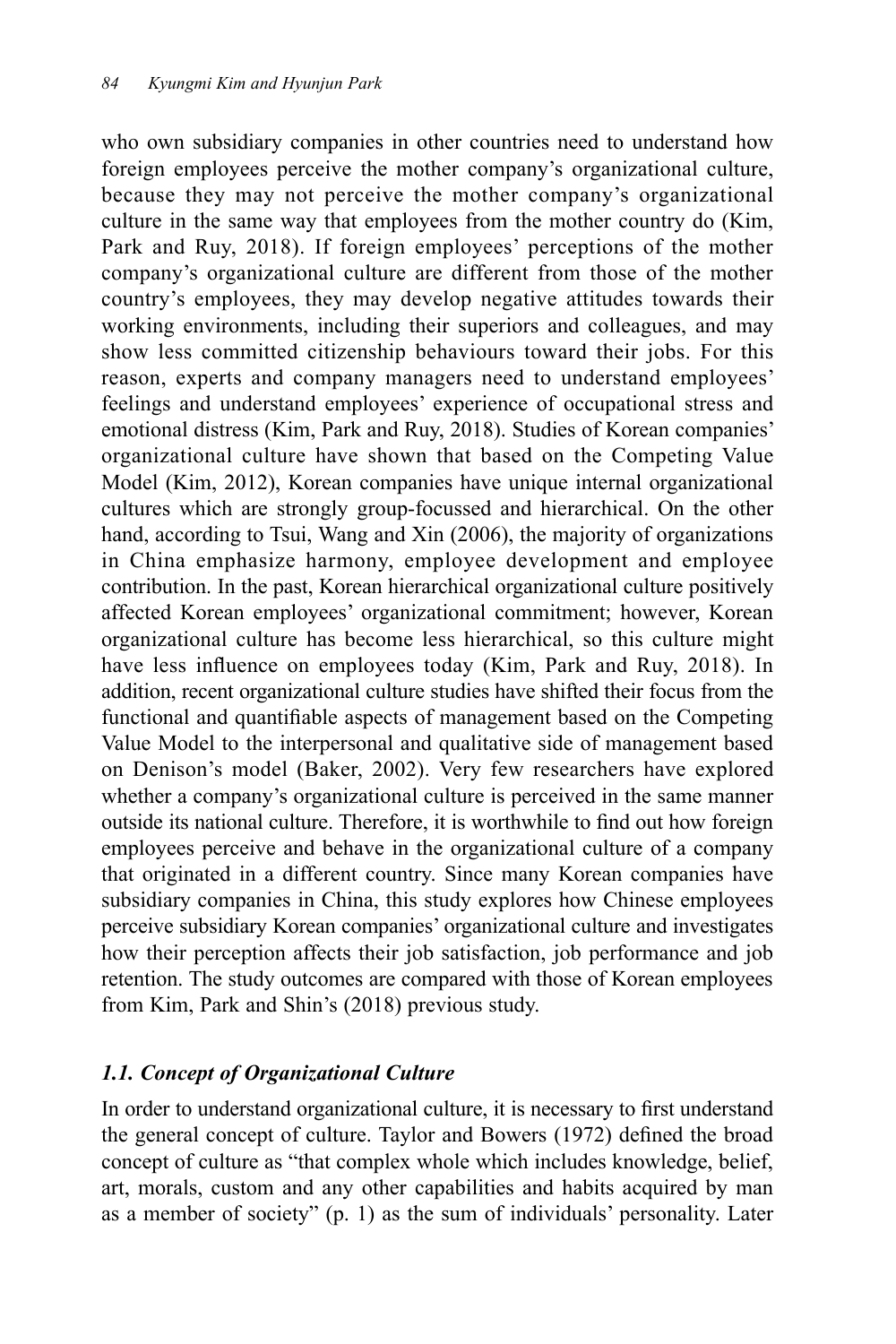researchers defined culture as a system of country's values (Hofstede, 1980) and as "a relatively stable set of beliefs, values and behaviors commonly held by a society" (Lim, 1995, p. 16).

When we apply this concept to business, organizational culture can be seen as common values that individuals hold in the organization and that are adopted by the organization. Organizational culture has been widely studied since the 1980s (Smircich and Calas, 1987), and researchers have presented a variety of definitions of organizational culture. Organizational culture can be defined as a set of values that help "in unifying the social dimensions of the organization" (Peters and Waterman, 1982, p. 106); as "the shared understanding of an organization's employees—how we do things around here" (Wallach, 1983, p. 26); as the combination of basic assumptions and beliefs that organizational members share in common (Schein, 1980); and as values that lead to appropriate organizational behaviours in response to various and unexpected situations (Martin, 2002). Additionally, organizational culture can be defined as the pattern of shared and stable beliefs and values that develop within an organization over time (Gordon and Ditomaso, 1992). It encompasses "a set of structures, routines, rules and norms that guide and constrain behavior" (Schein, 2004, p. 1). Any identifying group with shared history and experiences can have a culture and include many subcultures (Schein, 1990).

Organizational culture influences managerial techniques which play a role in managing the whole organization and in aspects that a new member should learn and understand in order to adjust to the organization (Sriramesh, Grunig and Dozier, 1996). Schein (2004) mentioned that organizational culture consists of three levels: artifacts, belief and values, and basic assumptions. Artifacts come from an organization's physical forms and cultural expressions such as corporate architecture, symbols, ceremonies, and stories that present and reproduce shared organizational patterns of behaviour (Berg and Kreiner, 1990; Dutton, Dukerich and Harquail, 1994; Martin, 1993; Pratt and Rafaeli, 1997; Schein, 1990; Trice and Beyer, 1984). According to Schein (2004), "Belief and value involve the intrinsic meanings of behaviors and shared perception of the success and transformed process" (p. 28), and basic assumptions are "behaviors taken for granted within an organization and strongly held consensus and behaviors based on any other premises" (p. 31).

In addition, organizational cultures are neither standardized nor fixed (Kavanagh and Ashkanasy, 2006) because organizational culture focusses on the moment of events that happen in the workplace (Burke, 1994), or organizational cultures are interrupted by various events over time as cultural systems change (Weick and Quinn, 1999). Therefore, Hatch (2000) asserted that organizational cultures are continuously created and changed by organizational members. As such, organizations with a shared long-term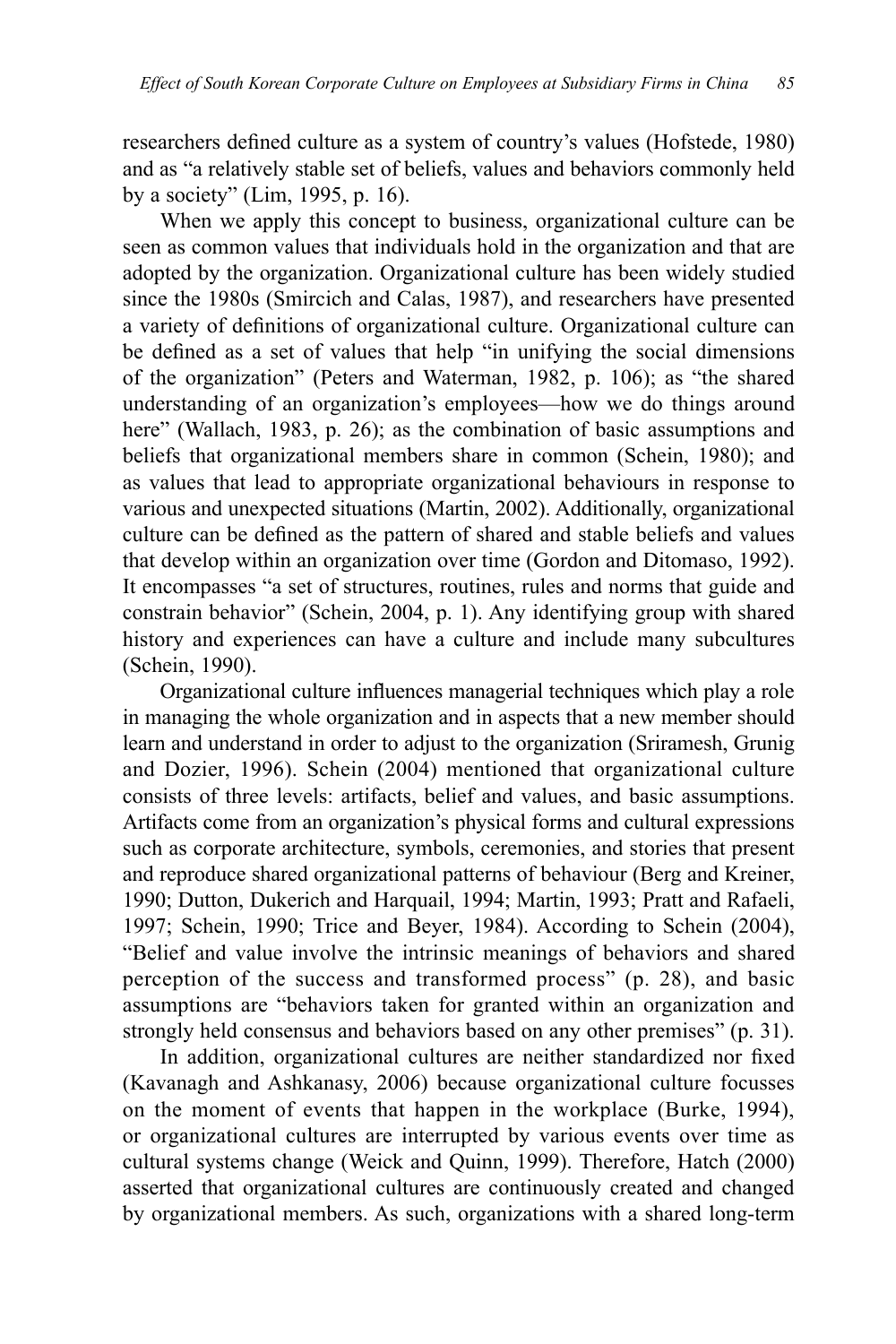history or with longer membership can have a strong and highly consistent culture. Such a culture provides stability and positive outcomes for an organization (Deal and Kennedy, 1982; Schein, 1990). Ravasi and Schultz (2006) also emphasized that organizational culture can be a key factor in maintaining a distinctive and continuous organizational identity if the culture is strong and has unique characteristics.

In general, organizational culture is formed based on employees and superiors, products, processes and leadership's espoused values; hardened from the institution's experiences, general expectations, internal philosophy, and values that hold the work force together; and reflected in the organization's image, external interactions, and future plans (Belias and Koustelios, 2014). Likewise, if these shared meanings, values, assumptions, and beliefs of an organization can be identified and understood, it is possible to understand employees' various implicit and explicit organizational behaviours and intentions.

## *1.2. Dimensions of Organizational Culture*

Many researchers have developed quantitative methods to measure and classify dimensions of organizational culture based on empirical data. Harrison (1975) classified four main types of organizational culture based on emphasis and extent of power, role, task and support. Later researchers have tested Harrison's instrument to identify organizational culture and confirmed its validity (Ashkanasy, Broadfoot and Falkus 2000; Ashkanasy and Holmes, 1995). Since 1980, Hofstede has studied organizational culture by investigating employees from ten different organizations to develop the Multi-Focus Model, which consists of six autonomous dimensions and two semi-autonomous dimensions (Hofstede, Neuijen, Ohayv and Sanders, 1990). O'Connor (1995) researched how organizational culture based on Hofstede's power distance influenced Singaporean-Chinese managers' budget participation. He concluded that power distance played a role in decreasing role ambiguity and enhancing superior/subordinate relationship. Deal and Kennedy (1982) also suggested four dimensions of organizational culture based on the organization's strategies and expectations from employees: Macho culture, Work Hard/Play Hard culture, Bet-Your-Company culture, and Process culture. Other researchers have used categories of organizational cultural values and norms such as the completion of work tasks, interpersonal relationships, and individual behaviour (Rousseau, 1990), and developed a measurement describing organizational culture values by using over 54 specific statements of cultural values (O'Reilly, Chatman and Caldwell, 1991). Gordon and Ditomaso (1992) examined organizational culture by using the Survey of Management Climate (Gordon and Cummins, 1979),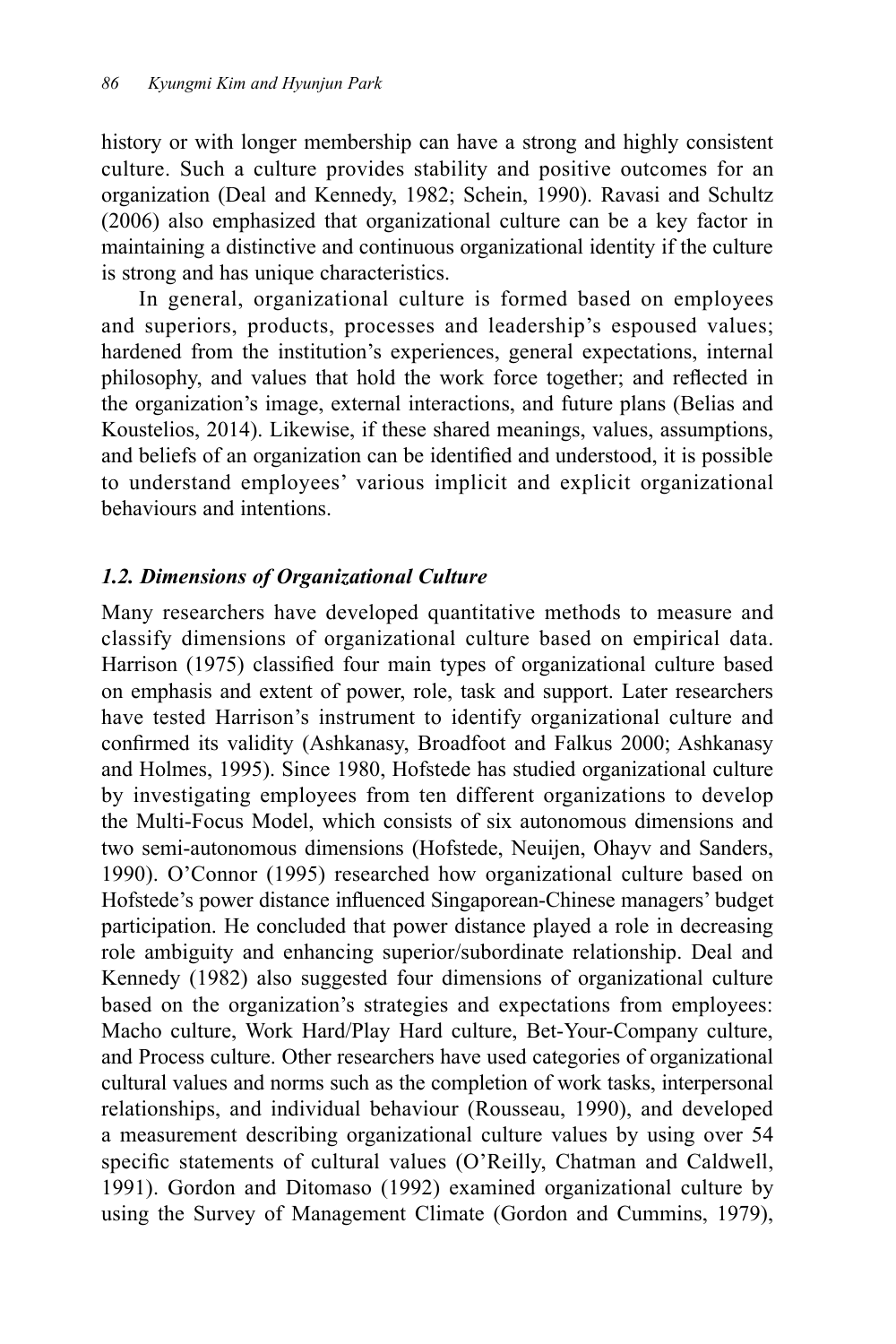which found eight dimensions including clarity, communication, innovation, accountability, action, fairness, development and promotion. Sheridan (1992) studied organizational culture values in six public accounting firms using the Organizational Culture Profile (OCP) instrument originally developed by O'Reilly et al. (1991). Sheridan (1992) found seven common dimensions in the OCP value statements. His results indicated that organizational culture varied significantly across firms: for example, three firms focused on the interpersonal relationship values of team orientation and respect for people, while two other firms emphasized the work task values of detail and stability. Xenikou and Furnham (1996) emphasized one type of organizational culture oriented toward achieving goals, while Cameron and Quinn (2006) described a certain organization with an involvement-oriented culture focussing on relations among employees. Coleman (2013) has distinguished six common components of successful types of organizational culture: vision, values, practices, people, narrative, and place. Tsui, Wang and Xin (2006) analyzed organizational culture dimensions by comparing foreign-invested companies and state-owned companies in China. They found that foreign-invested companies emphasized standardization and communication more than other dimensions and that state-owned companies tended to emphasize employee development and leadership more than other dimensions. Cameron and Freeman (1991) examined three aspects of culture and their impacts on effectiveness based on data from 334 colleges and universities, and concluded that organizational culture has a significantly positive relationship with specific aspects of organizational effectiveness.

On the other hand, Denison (1984, 1990) and Denison and Spreitzer (1991) examined types of organizational culture based on four different characteristics: organization of work, emphasis on human resources, decision-making processes and co-ordination, and they explained each culture's characteristics in terms of effectiveness. In particular, Denison and his colleagues (Denison and Mishra, 1995; Fey and Denison, 2003) identified and validated four dimensions of organizational culture, including many different traits of an organization's subcultures: 1) Adaptability: creating change, customer focus, and organizational learning, 2) Mission: strategic direction, goals and objectives, and vision, 3) Consistency: core values, agreement, coordination, and integration, and 4) Involvement: empowerment, team orientation, and capability development. Zheng, Yang and McLean (2010) explored Denison's four dimensions of organizational culture. In their study, adaptability refers to the degree to which an organization has the ability to alter behaviour, structures, and systems in order to survive environmental changes. Consistency refers to the extent to which beliefs, values, and expectations are held consistently by members. Involvement refers to the level of participation by an organization's members in decision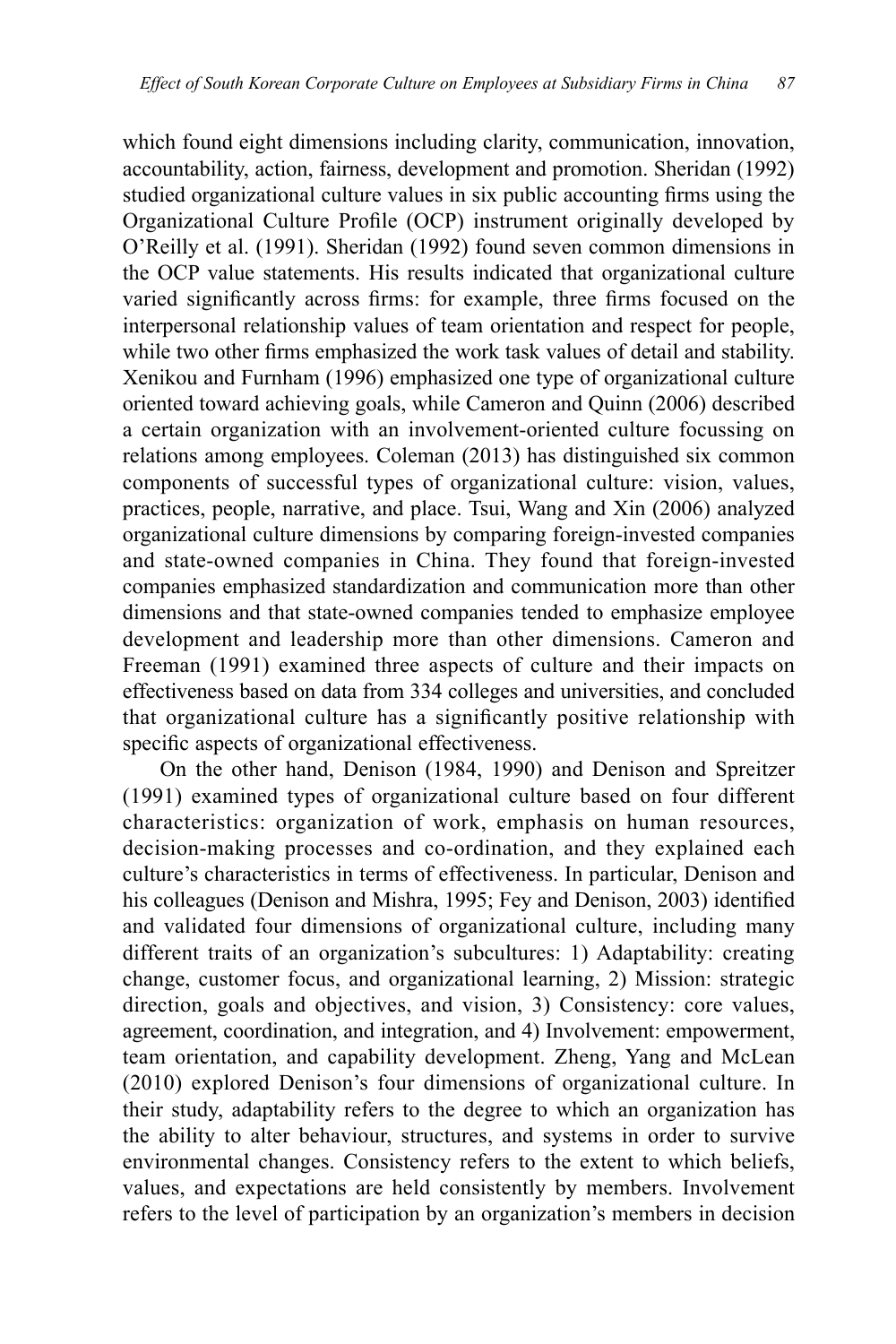making, and mission refers to the existence of a shared definition of the organization's purpose.

## *1.3. Relationship between Employees' Behaviours and Organizational Culture*

Various researchers have investigated the relationship between organizational culture and effectiveness. Measures of organizational effectiveness have included an organization's financial performance (Denison, 1984), competence (Fleury, 2009), and employees' behaviours in the organization (Kravetz, 1988). For example, Denison (1990) contended that organizational culture is directly related to organizational performance. Gordon and Ditomaso (1992) investigated the relationship between strong corporate cultures and corporate performance and found that a strong culture was connected to excellent performance. They argued that if the organizational culture can adjust to external situations, the culture can have a significantly positive impact on organizational performance. Ogbonna and Harris (2000) examined the relationship between leadership style and performance and identified organizational culture as a mediator in this relationship. Ogbonna and Harris (2000) agreed that strong cultures with widely shared meanings, values and assumptions were positively associated with organizational success. They concluded that the bureaucratic form of culture was not directly related to performance, whereas the competitive and innovative forms of culture had direct, strong and positive relations with organizational performance. Denison (1984) studied 34 American firms over a five-year period, examining the relationship between organizational culture, based on the measure of employees' perception of the organization and their participation in the decision-making process, and the organization's financial performance. He found significantly positive relationships between employees' perceptions of an organizational culture and the organization's financial performance. Organizational culture also significantly impacts an organization's human resources management policies, such as selection processes, employment placement procedures, promotion policies, career development opportunities and reward systems (Kerr and Slocum, 1987; Kopelman, Brief and Guzzo, 1990). Organ and Ryan (1995) proved that job satisfaction is a critical element of employees' work attitude that leads to a favourable relationship with customers, and is strongly associated with some aspects of job performance, which has a significant impact on organizational effectiveness (Harrison, Newman and Roth, 2006). Sheridan (1992) found that the cultural values of an organization significantly influence voluntary turnover of newly hired employees. They examined voluntary survival rates, or the length of time that newly hired employees voluntarily stayed at their jobs, and found that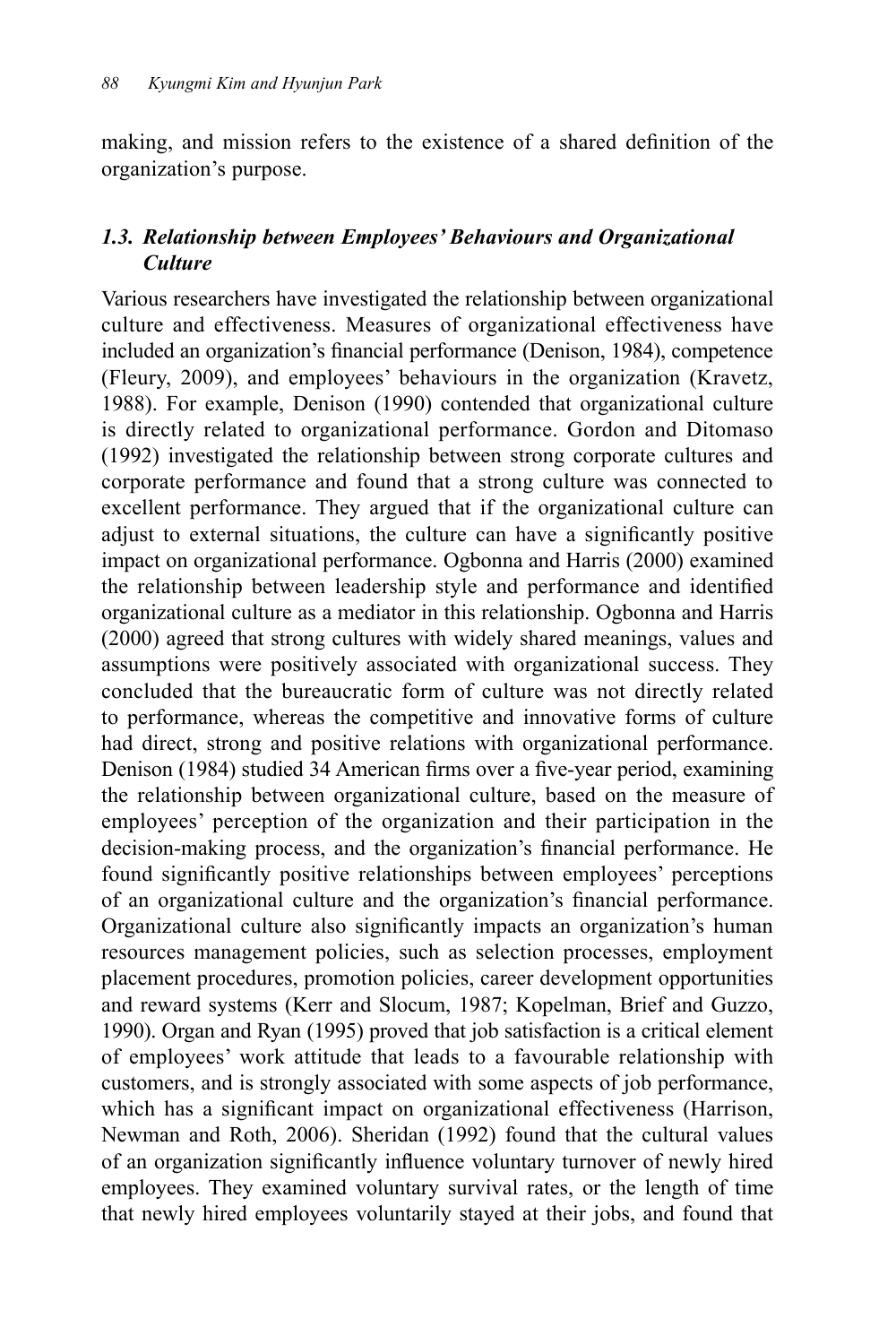employees stayed an average of 45 months in cultures which focussed on interpersonal relationships but only 31 months in cultures which focussed on work values. Hansen and Wernerfelt (1989) also found a positive relationship between organizational cultural values and goal accomplishment based on the Survey of Organizations developed by Taylor and Bowers (1972). Therefore, organizational culture positively impacts employees' job satisfaction, job performance and job retention, which are important factors in improving organizational effectiveness by facilitating the quality of outcomes or decreasing labour costs (Kopelman, Brief and Guzzo, 1990). Keeping qualified employees is related to higher productivity. For this reason, this study examines the relationship between organizational culture dimensions and organizational effectiveness in terms of Chinese employees' job performance, job satisfaction and job retention (Figure 1). To achieve this goal, we hypothesized as follows:

- Hypothesis 1: Organizational culture dimensions of Korean companies positively influence Chinese employees' job performance.
- Hypothesis 2: Organizational culture dimensions of Korean companies positively influence Chinese employees' job satisfaction.
- Hypothesis 3: Organizational culture dimensions of Korean companies positively influence Chinese employees' job retention.
- Hypothesis 4: Employees' job performance positively influences Chinese employees' job retention.
- Hypothesis 5: Employees' job satisfaction positively influences Chinese employees' job retention.

**Figure 1** Hypothesized Organizational Culture Model

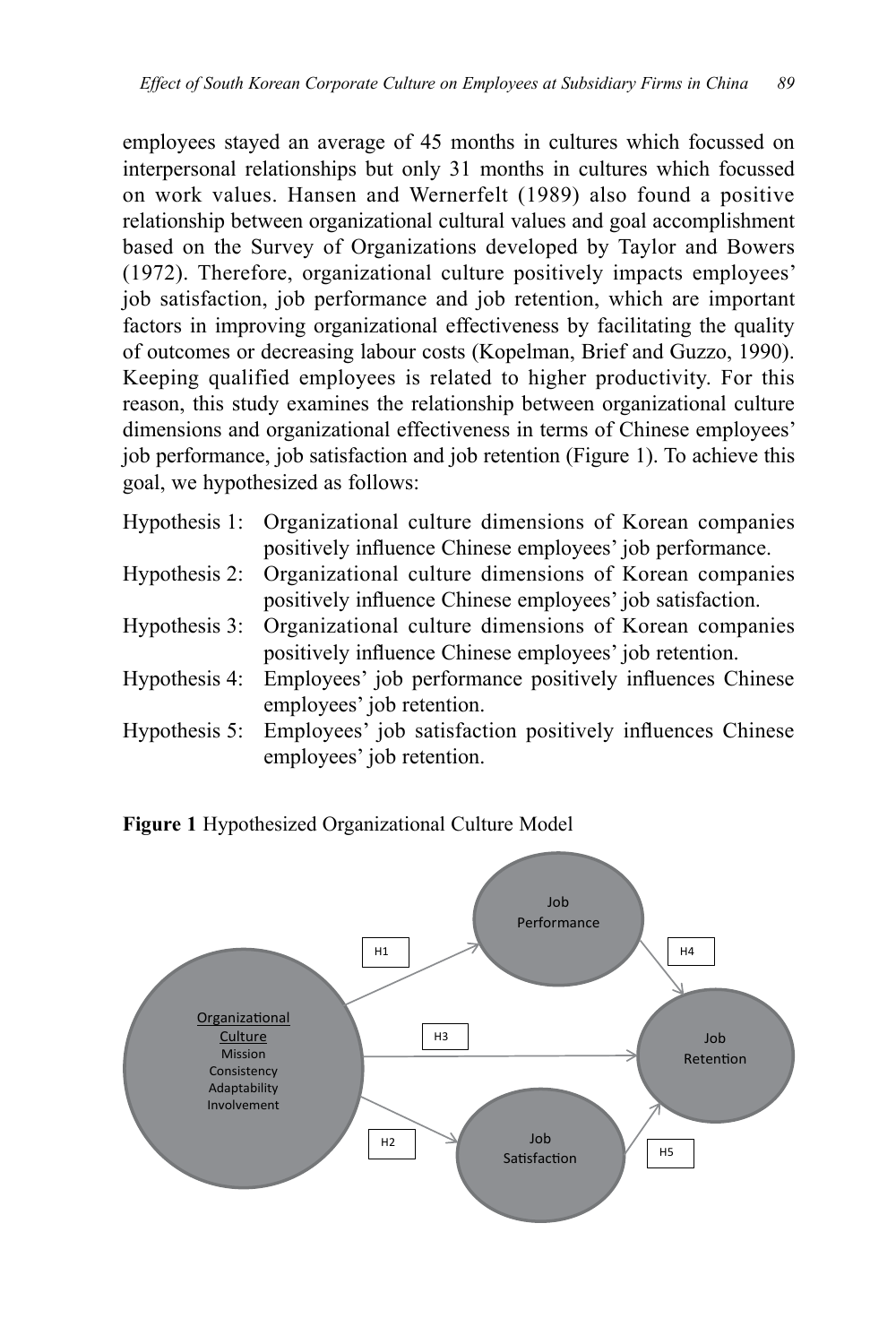## **2. Methods**

## *2.1. Survey Procedure and Data Collection*

A self-administered questionnaire survey was simultaneously conducted in China, South Korea and the USA during the summer of 2016. The purpose of the project was to find out how foreign employees perceive subsidiary Korean companies' organizational culture and behave toward their organizations. To achieve this goal, the authors selected companies which had branches in different countries from the 2010 edition of Subsidiary Korean Company Directories (KOTRA, 2010). The companies which met the criteria were mainly manufacturing companies. To collect an adequate and representative sample size, we narrowed down the locations to Tianjin in China. We contacted human resource managers at preselected subsidiary Korean companies in Tianjin and asked managers to help with the distribution of the survey. The human resource managers from about 10 manufacturing companies agreed to help with this study and distributed a survey questionnaire to local employees. Managers explained that participation in the survey was voluntary, responses were confidential, and nonparticipation or withdrawal from the survey would not jeopardize future relationships with the company. Chinese employees who participated in the survey consisted of supervisors, part-time workers, contract workers and others. Six hundred copies of questionnaires were distributed to Chinese employees working at subsidiary Korean companies, and a total of 372 responses, a response rate of 62.2%, were collected from the survey.

## *2.2. Measurement*

To analyze how Chinese employees perceive subsidiary Korean companies' organizational culture and their behaviours toward their organization, we designed a questionnaire to solicit respondents' perception of Korean companies' organizational culture (mission, consistency, adaptability and involvement), job performance, job satisfaction, job retention and respondents' socio-demographic information. Respondents were asked to check responses on a scale from one to five that best reflected their perception of organizational culture and their behaviours toward the organization, with one being "strongly disagree" and five being "strongly agree". Measures assessing organizational culture were adopted from Denison and his colleagues' research (Denison, 1984 and 1990; Denison and Mishra, 1995; Denison, Nieminen and Kotrba, 2014; Denison and Spreitzer, 1991; Fey and Denison, 2003). These measures encompassed four functional dimen-sions: adaptability, consistency, involvement and mission. Each functional dimension was measured by nine items (Table 1) for a total of 36 items. For example, one item that measured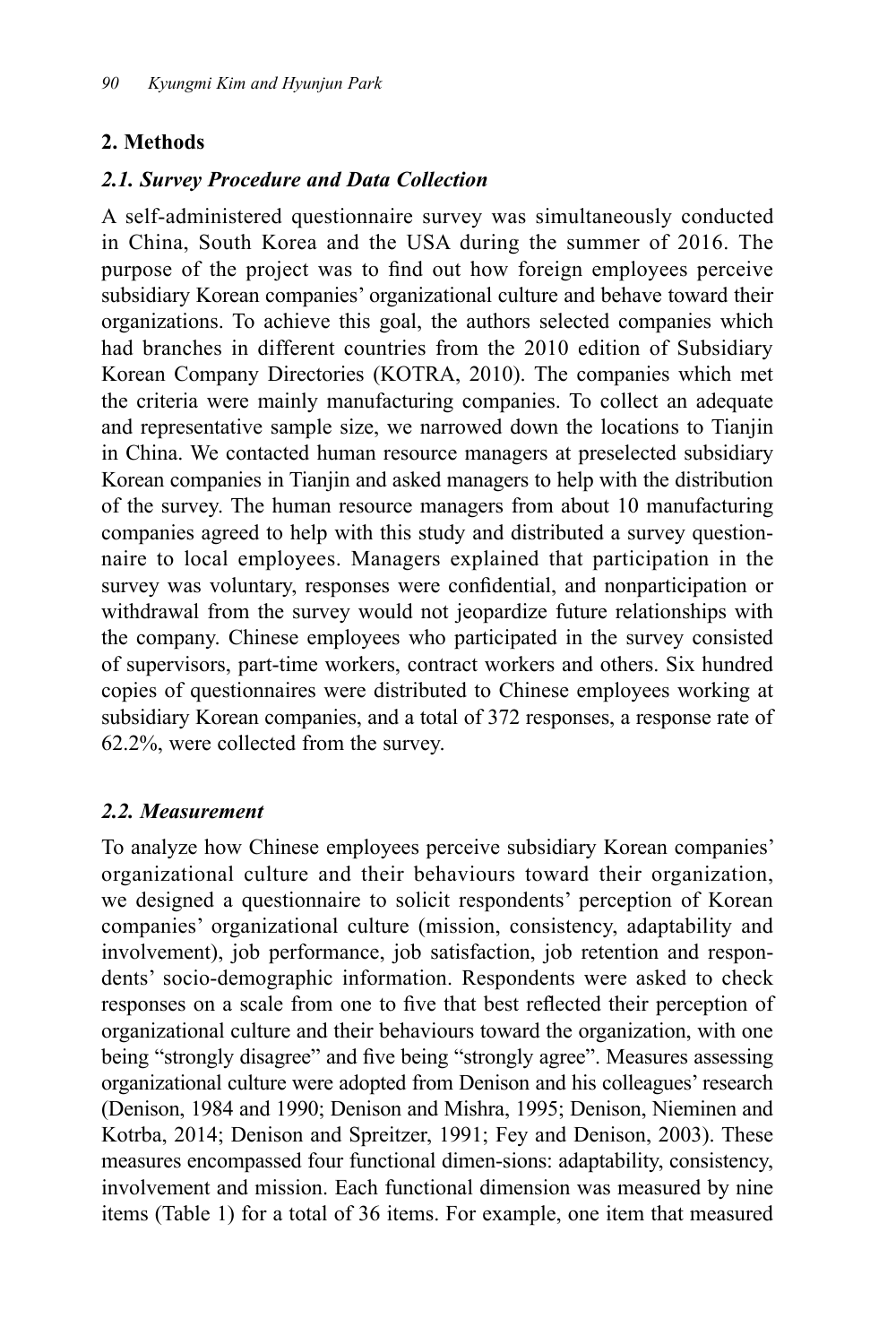| Dimension    | Index                           | Items                   | Scale if Item- | Cronbach's | Scale if Item- | Cronbach's | Mean |
|--------------|---------------------------------|-------------------------|----------------|------------|----------------|------------|------|
| (Construct)  |                                 |                         | deleted        | alpha      | deleted        | alpha      |      |
| Mission      | <b>Strategic Direction</b>      | 1                       | .796           |            | .905           |            | 3.80 |
|              | and Intent                      | $\overline{2}$          | .730           | .861       | .904           |            | 3.89 |
|              |                                 | $\overline{\mathbf{3}}$ | .879           |            |                | .919       |      |
|              |                                 | $\overline{4}$          | .825           |            | .910           |            | 3.92 |
|              | Goals and Objectives            | 5                       | .685           | .809       | .914           |            | 4.20 |
|              |                                 | 6                       | .691           |            | .911           |            | 4.21 |
|              |                                 | $\overline{7}$          | .804           |            | .901           |            | 3.90 |
|              | Vision                          | 8                       | .806           | .858       | .908           |            | 3.76 |
|              |                                 | 9                       | .793           |            | .906           |            | 4.02 |
|              |                                 | 10                      | .839           |            | .901           |            | 4.03 |
|              | <b>Core Values</b>              | 11                      | .771           | .860       | .898           |            | 4.03 |
|              |                                 | 12                      | .797           |            | .899           |            | 3.96 |
|              |                                 | 13                      | .804           |            | .900           | .911       | 3.97 |
| Consistency  | Agreement                       | 14                      | .714           | .822       | .900           |            | 3.87 |
|              |                                 | 15                      | .741           |            | .898           |            | 3.94 |
|              | Coordination and<br>Integration | 16                      | .755           |            | .904           |            | 3.71 |
|              |                                 | 17                      | .678           | .810       | .898           |            | 3.78 |
|              |                                 | 18                      | .780           |            | .903           |            | 3.73 |
|              | <b>Creating Changes</b>         | 19                      | .724           |            |                | .905       |      |
|              |                                 | 20                      | .076           | .493       | .898           |            | 4.09 |
|              |                                 | 21                      | .066           |            | .891           |            | 3.92 |
|              | <b>Customer Focus</b>           | 22                      | .843           |            | .888           |            | 3.92 |
| Adaptability |                                 | 23                      | .790           | .871       | .886           |            | 4.01 |
|              |                                 | 24                      | .719           |            | .890           |            | 3.96 |
|              | Organizational<br>Learning      | 25                      | .621           |            | .891           |            | 4.03 |
|              |                                 | 26                      | .651           | .745       | .901           |            | 4.08 |
|              |                                 | 27                      | .695           |            | .899           |            | 3.89 |
|              | Empowerment                     | 28                      | .792           |            | .900           |            | 4.13 |
| Involvement  |                                 | 29                      | .610           | .796       | .902           |            | 4.02 |
|              |                                 | 30                      | .734           |            | .898           | .908       | 3.76 |
|              | Team Orientation                | 31                      | .789           |            | .896           |            | 4.04 |
|              |                                 | 32                      | .826           | .870       | .895           |            | 4.11 |
|              |                                 | 33                      | .833           |            | .898           |            | 4.01 |
|              |                                 | 34                      | .818           |            | .895           |            | 4.03 |
|              | Capability                      | 35                      | .771           | .860       | .898           |            | 4.01 |
|              | Development                     | 36                      | .820           |            | .901           |            | 3.90 |

**Table 1** Scale if Item-deleted of Constructs: Culture Dimensions

goals and objectives, a sub-dimension of mission, was "There are shortterm goals that help link what I do on a day-to-day basis to the strategy and vision of the company." Measures assessing job performance consisted of seven items adopted from Babin and Boles (1998) which captured Chinese employees' perception of the degree of their overall behaviour toward Korean organizations (Table 2). Measures for job satisfaction (four items) and job retention variables (four items) were adopted from Hartline and Ferrell's (1996) study (Table 2). All items used in this study were carefully translated by bilingual professionals in Chinese and modified to fit the Chinese study population based on a pilot study.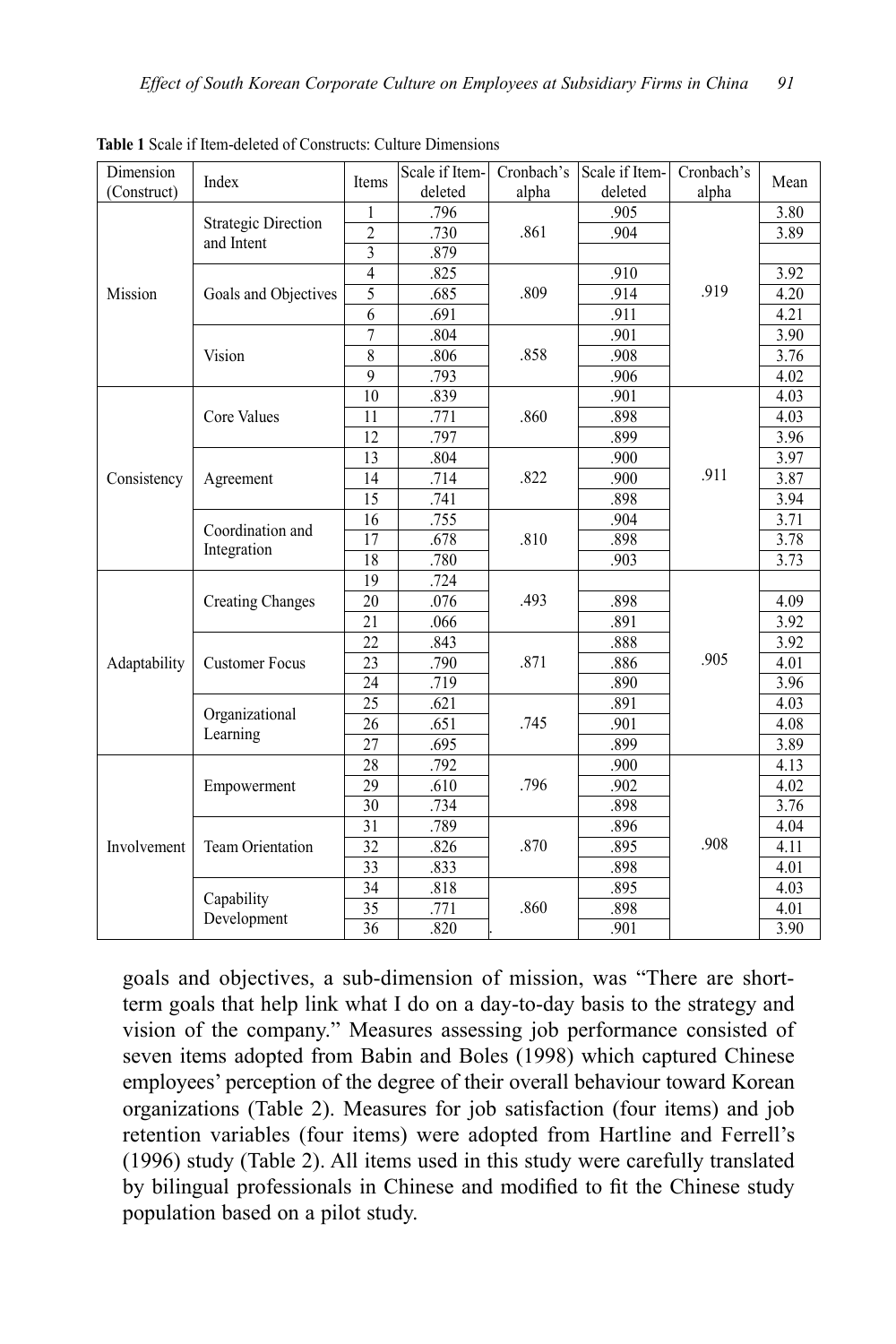Table 2 Scale if Item-deleted of Constructs: Employees' Job Performance, Satisfaction and Retention **Table 2** Scale if Item-deleted of Constructs: Employees' Job Performance, Satisfaction and Retention

| 765<br>564<br>553<br>560<br>790<br>562<br>761<br>551                                                                                                                                                                                                                                                                                                                                        | 908                                                                                                                                                         | 954                                    | 949                                                             | 943                                                  |
|---------------------------------------------------------------------------------------------------------------------------------------------------------------------------------------------------------------------------------------------------------------------------------------------------------------------------------------------------------------------------------------------|-------------------------------------------------------------------------------------------------------------------------------------------------------------|----------------------------------------|-----------------------------------------------------------------|------------------------------------------------------|
|                                                                                                                                                                                                                                                                                                                                                                                             |                                                                                                                                                             |                                        |                                                                 |                                                      |
| I am willing to go beyond my own job description, especially in an<br>I dress and behave appropriately with customers and colleagues.<br>work in this company has met my expectations.<br>Working for this company is very satisfying to me.<br>I treat the company's property in a respectful way.<br>satisfied with my job.<br>put its interests first.<br>emergency.<br>$I$ am<br>$My$ v | intend to continue this work at the company, guard its reputation and<br>current work situation is not a major source of frustration in my<br>My c<br>life. | I often think about quitting this job. | It is likely that I will actively look for a new job next year. | I will probably look for a new job in the next year. |
|                                                                                                                                                                                                                                                                                                                                                                                             |                                                                                                                                                             |                                        |                                                                 |                                                      |
|                                                                                                                                                                                                                                                                                                                                                                                             |                                                                                                                                                             |                                        |                                                                 |                                                      |
|                                                                                                                                                                                                                                                                                                                                                                                             |                                                                                                                                                             |                                        |                                                                 |                                                      |
|                                                                                                                                                                                                                                                                                                                                                                                             |                                                                                                                                                             |                                        |                                                                 |                                                      |
|                                                                                                                                                                                                                                                                                                                                                                                             |                                                                                                                                                             |                                        |                                                                 |                                                      |
|                                                                                                                                                                                                                                                                                                                                                                                             |                                                                                                                                                             |                                        |                                                                 |                                                      |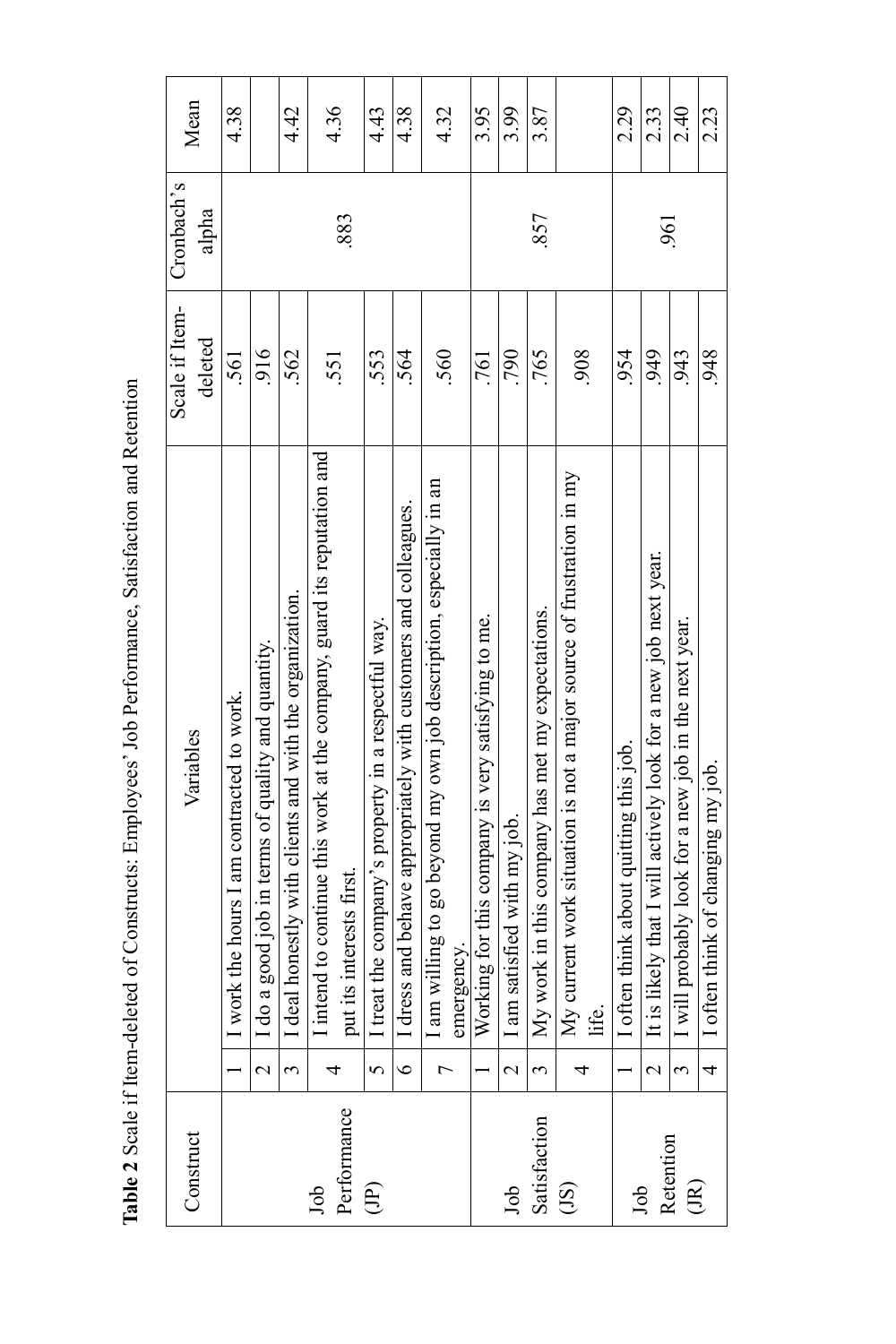## *2.3. Data Analysis*

It was hypothesized that Chinese employees' perceived organizational culture dimensions of Korean companies would predict positive relationships among job performance, job satisfaction and job retention. Figure 2 shows a path diagram showing the direct and indirect prediction of organizational culture dimensions (mission, consistency, adaptability, and involvement), job satisfaction, job performance and job retention. The model can be expressed by the following equations:

| $JR = f(JP, JS, MI, CO, AD, IN)$ |  |
|----------------------------------|--|
| $JP = f(MI, CO, AD, IN)$         |  |
| $JS = f(MI, CO, AD, IN)$         |  |

where JP = job performance, JS = job satisfaction, JR = job retention, MI = mission,  $CO = \text{consistency}$ ,  $AD = \text{adaptability}$ ,  $IN = \text{involvement}$ 

To verify the proposed model, we used a path analysis. Path analysis is a statistical technique for estimating the magnitude and significance (indirect and direct) of hypothetically causal relationships among sets of variables (Lleras, 2005). The arrow from the four exogenous variables depicts a progressive causal linkage between job satisfaction and job performance and job retention. Table 3 presents means, standard deviation and correlations of all variables for the sample. Figure 2 shows the path diagram, including the path coefficients. The coefficients are the standardized beta coefficient  $(\beta)$ of the exogenous variables of MI, CO, AD and IN on the three endogenous

**Figure 2** Path Model with Significant Path Coefficient

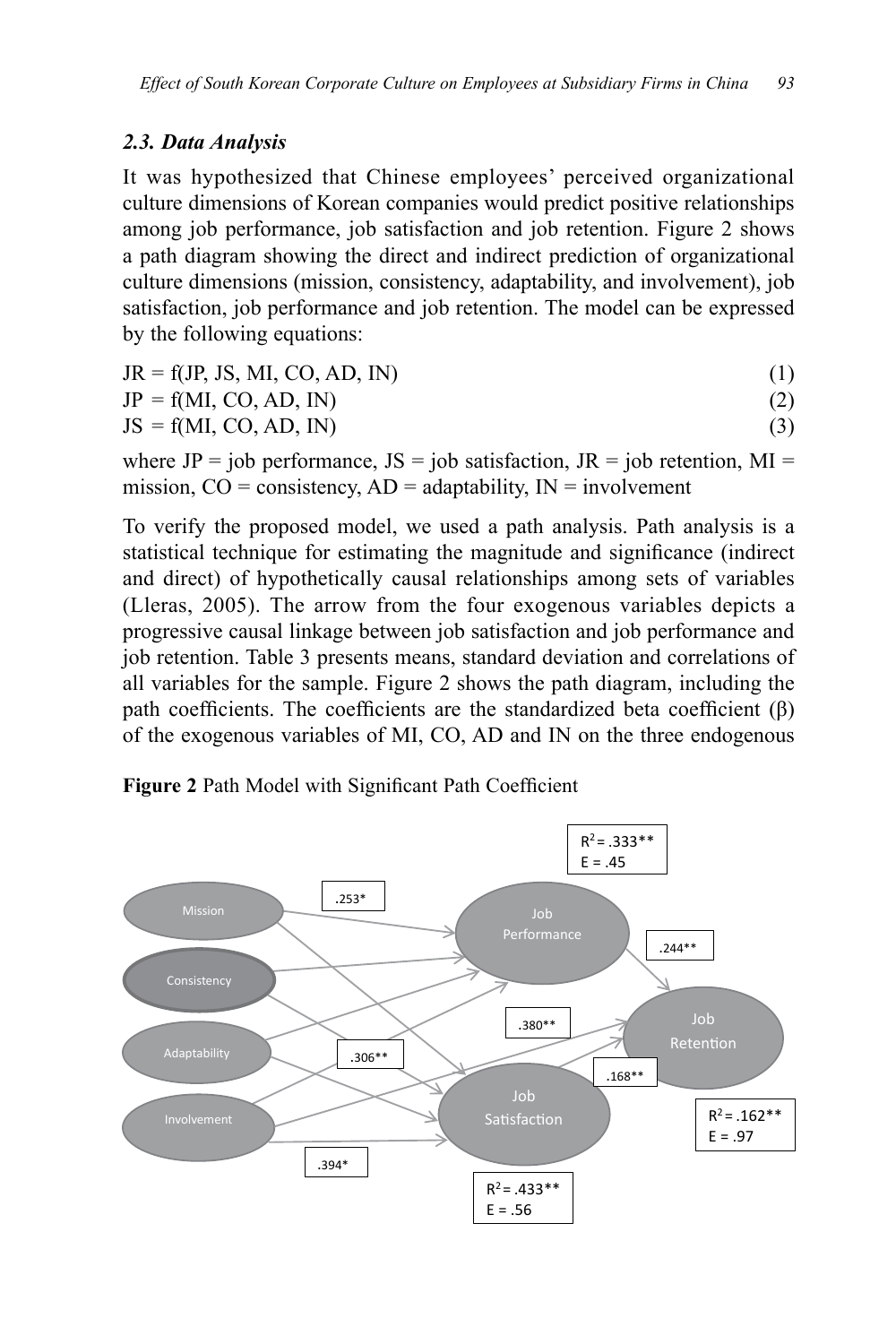| Variable          |          | $\overline{c}$ | 3        | $\overline{4}$ | 5        | 6        |       | Mean  | <b>SD</b> |
|-------------------|----------|----------------|----------|----------------|----------|----------|-------|-------|-----------|
| MI<br>$1_{-}$     | 1.000    |                |          |                |          |          |       | 3.963 | .672      |
| $_{\rm CO}$<br>2. | $.841**$ | 1.000          |          |                |          |          |       | 3.892 | .615      |
| AD<br>3.          | $.815**$ | $.890**$       | 1.000    |                |          |          |       | 3.999 | .616      |
| IN<br>4.          | .792**   | $855**$        | 879**    | 1.000          |          |          |       | 4.006 | .650      |
| 5.<br>JP          | $.547**$ | $.518**$       | $.530**$ | $.542**$       | 1.000    |          |       | 4.381 | .561      |
| JS<br>6.          | $.604**$ | $.596**$       | $.625**$ | $.635**$       | $.554**$ | 1.000    |       | 3.936 | .762      |
| JR<br>7.          | $.250**$ | $237**$        | $257**$  | $309**$        | $.340**$ | $.308**$ | 1.000 | 3.689 | 1.058     |

**Table 3** Means, Standard Deviation (SD) and Correlations for Variables ( $N = 370$ )

Note: JP = job performance, JS = job satisfaction, JR = job retention, MI = mission, CO = consistency,  $AD =$ adaptability,  $IN =$ involvement, \*\*p<0.01.

variables of JP, JS and JR because, according to Stage, Carter and Nora (2004), "Path coefficients  $(\beta)$  are standardized within a model because they are estimated from correlations" (p. 6). The total association between any two constructs may be decomposed into direct and indirect effects (Duncan, 1966). Prior to the path analysis of the proposed model, Cronbach's alpha reliability test with scales if item-deleted was conducted for each construct. If the scale of item-deleted was bigger than the total value of Cronbach's alpha of each construct, that item was deleted. Tables 1 and 2 show the value of Cronbach's alpha for all seven constructs and reliability score for scale deleted-items for each constructs. Four items were deleted because the scale of item-deleted was lower than the Cronbach's alpha value for these items: Item 3 of MI construct, Item 19 of AD construct, Item 2 of JP construct, and Item 4 of JS construct.

For further analysis, each construct after inappropriate items-deleted was summated and the summated value of constructs was divided by the total number of items in each construct. To obtain estimates of the path coefficients, each endogenous variable (JP, JS, JR) was regressed on those variables that directly affected it. Lastly, the four exogenous variables (MI, CO, AD, IN) and the two intervening job related variables (JP, JS) were regressed against the JR variable. The standardized beta coefficient that results from the regression equation is the estimated path coefficient for each linkage. Path coefficient is the same as beta coefficient and represents a direct relationship. The difference between regression and path analysis is that each variable that is considered to be caused by another variable is treated as a dependent variable in a separate regression equation (Wright, 1985). Based on the results of regression analysis shown in Table 6, Figure 2 shows only statistically significant path coefficients. The indirect effect is the part of a variable's total effect that is transmitted or mediated by intervening variables between the cause and effect variables (Alwin & Hauser, 1975). To calculate indirect effect, we multiplied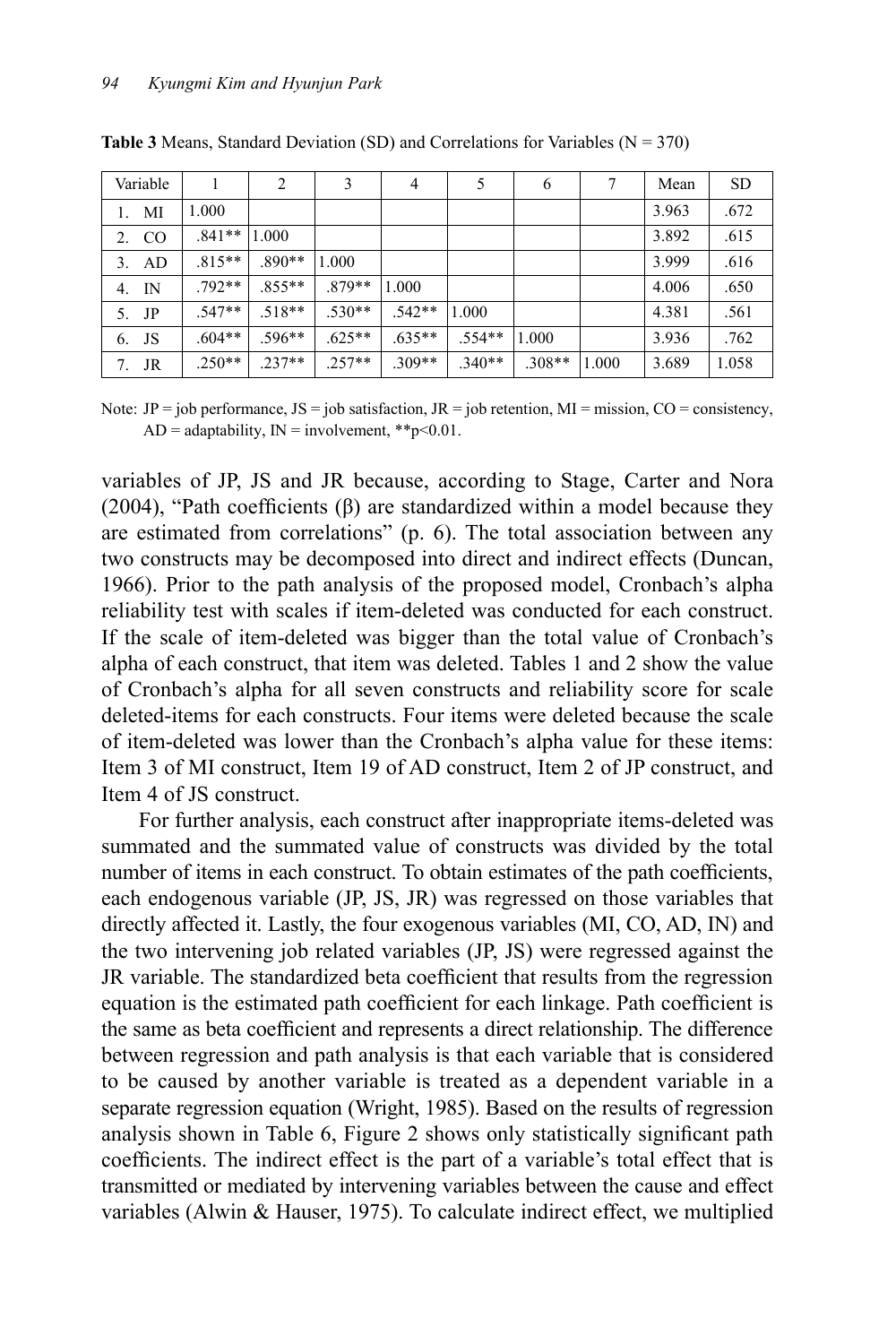the standardized path coefficient leading from each exogenous variable to each intervening variable by the standardized path coefficient that leads from the same intervening variable to its dependent variable. The total effect of a variable is the sum of the direct and indirect effects measured by the compound path (Jurowski, Uysal and Williams, 1997, p. 6).

## **3. Results**

### *3.1. Profile of the Respondents*

Table 4 shows all respondents' demographic characteristics. Among the respondents, 188 (50.5%) were males and 184 (49.5%) were females. The largest age group was 30–39 (51.9%) and the second largest age group was 20–29 (40.1%). One hundred and eleven respondents (29.8%) were single, about 16.7% of respondents were married without children, and about half of respondents (47.3%) were married with one or more children. About 62% of respondents reported that they graduated with a bachelor degree, whereas only 9.4% of respondents answered that they graduated with a high school diploma. Surprisingly, about 93.9% of respondents reported that they were working with the company as contract workers and about 46.6% of respondents reported that they were working less than 40 hours a week. Around 41% of respondents mentioned that their monthly salary ranged between  $\frac{1}{4}$  4,000 to  $\frac{1}{4}$  6,000, while about 31.1% of respondents reported that their monthly salary was between  $\frac{1}{2000}$  to  $\frac{1}{2000}$ . Table 5 shows companies' profiles characteristics. In terms of organizational size, the average number of employees in each company was 1,258, but a majority of respondents (61.4%) answered that their companies had less than 1,000 employees.

## *3.2. Analysis of the Path Model*

Figure 2 depicts the results of the previously explained regression equation and displays significant relationships between the exogenous and endogenous variables. The results showed that H4 (the relationship between job performance and job retention) and H5 (the relationship between job satisfaction and job retention) were statistically significant, implying that job performance and job satisfaction significantly impacted employees' job retention. Organizational culture as a whole significantly influenced job performance, job satisfaction and job retention; however, an individual dimension of organizational culture had a different effect. The mission dimension of organizational culture positively and significantly affected the perception of job performance ( $p=0.004$ ) but not job satisfaction ( $p=116$ ) or job retention (p=.392). Culture as a whole, job performance and job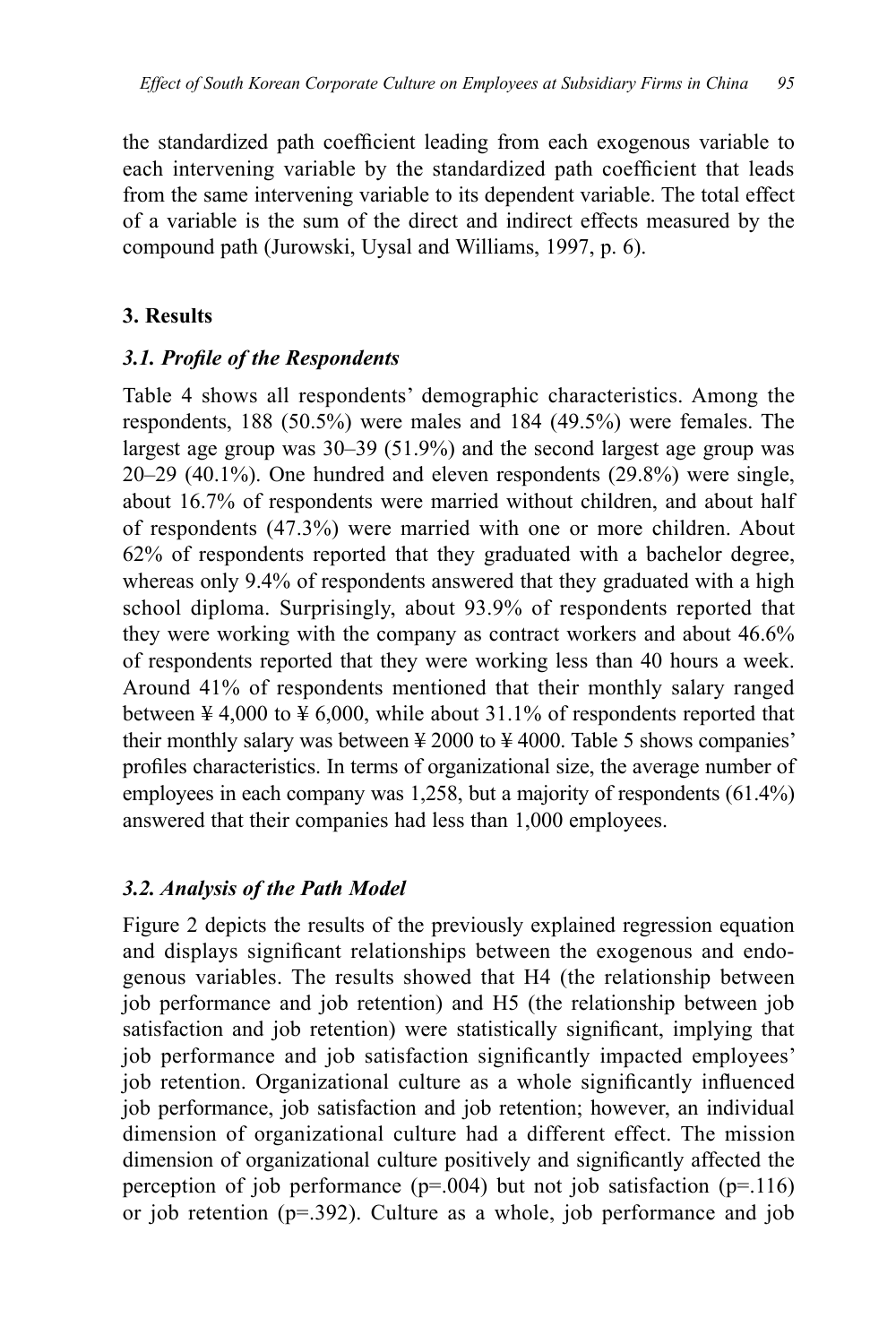| Sample size                               | Frequencies    | Percent $(\% )$ |
|-------------------------------------------|----------------|-----------------|
| Gender $(n=372)$                          |                |                 |
| Male                                      | 188            | 50.5            |
| Female                                    | 184            | 49.5            |
| Age $(n=372)$                             |                |                 |
| $19 - 29$                                 | 149            | 40.1            |
| $30 - 39$                                 | 193            | 51.9            |
| $40 - 49$                                 | 29             | 7.8             |
| Over 50                                   | 1              | 0.3             |
| Marital status (n=372)                    |                |                 |
| Single                                    | 111            | 29.8            |
| Married with no child                     | 62             | 16.7            |
| Married with children                     | 176            | 47.3            |
| Others                                    | 1              | 0.3             |
| Educational level (n=371)                 |                |                 |
| Less than high school                     | 25             | 6.7             |
| High school                               | 35             | 9.4             |
| Two-year college degree                   | 71             | 19.1            |
| Four-year college                         | 230            | 62.0            |
| Masters                                   | 16             | 1.6             |
| Ph.D.                                     | 4              | 1.1             |
| Employment status (n=360)                 |                |                 |
| Contract workers                          | 338            | 93.9            |
| Full time                                 | 21             | 5.8             |
| Part time                                 | $\mathbf{0}$   | $\theta$        |
| Others                                    | 1              | 0.3             |
| Working hours a week $(n=365)$            |                |                 |
| Under 40 hours                            | 170            | 46.6            |
| 40 to 50 hours                            | 120            | 32.9            |
| 51 to 60 hours                            | 35             | 9.6             |
| Over 60 hours                             | 40             | 11.0            |
| Working duration with a company $(n=365)$ |                |                 |
| Under 5 years                             | 205            | 56.2            |
| 5 to 10 years                             | 108            | 29.6            |
|                                           | 30             | 8.2             |
| 10 to 15 years                            |                |                 |
| 15 to 20 years                            | 17             | 4.7             |
| Over 20 years                             | 5              | 1.4             |
| Monthly income $(n=363)$                  |                |                 |
| Under ¥2,000                              | $\overline{2}$ | 0.6             |
| $42,000 - 44,000$                         | 113            | 31.1            |
| $44,001 - 46,000$                         | 149            | 41.0            |
| $46,001 - $4,000$                         | 68             | 18.7            |
| Over ¥8,000                               | 31             | 8.5             |

**Table 4** Respondents' Demographic Profiles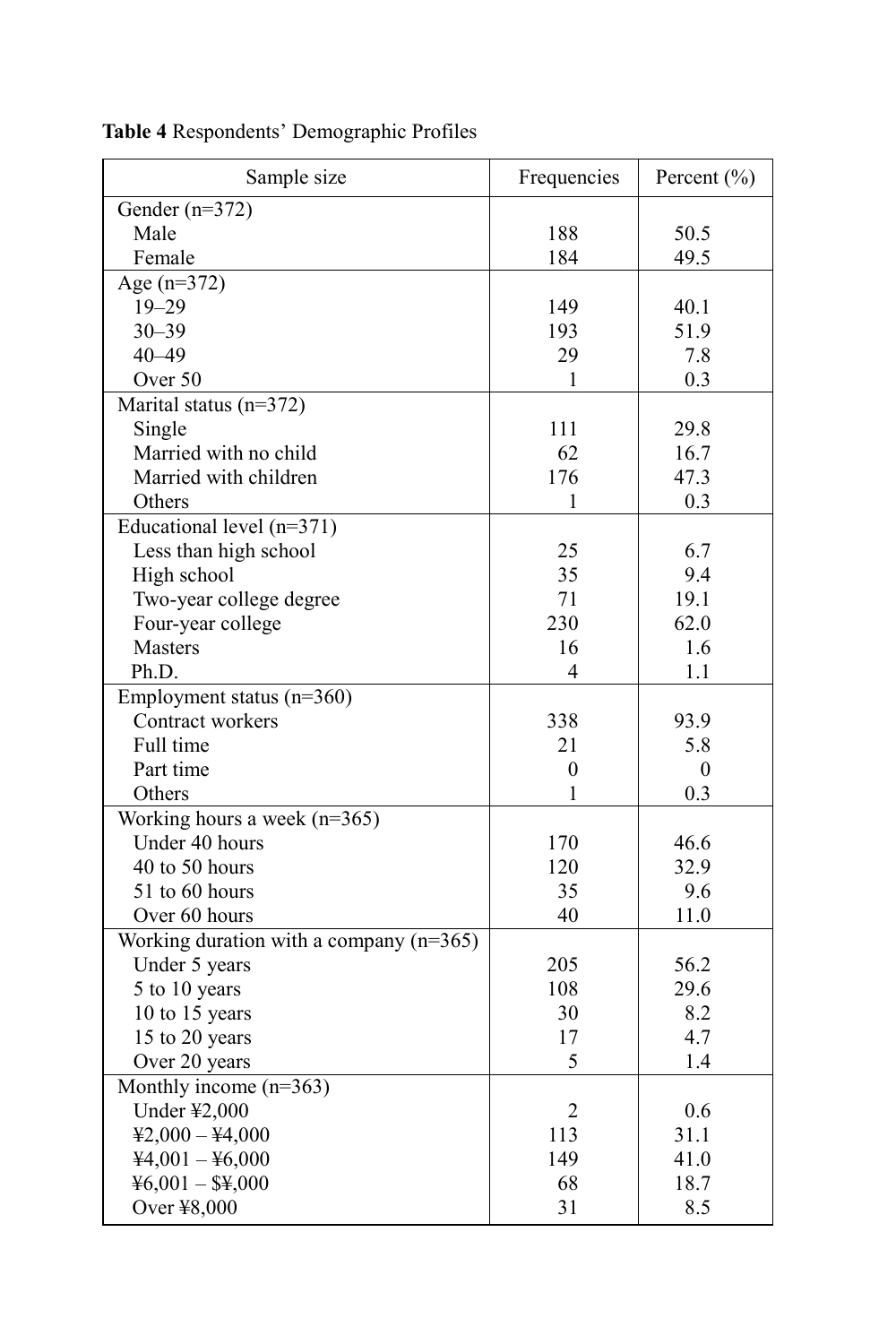|                                     | Frequencies      | Percent (%) |
|-------------------------------------|------------------|-------------|
| Company size $(n=365)$              |                  |             |
| Small                               | 48               | 13.2        |
| Medium                              | 224              | 61.4        |
| Large                               | 93               | 25.5        |
| Industry $(n=356)$                  |                  |             |
| Construction                        | 1                | 0.3         |
| Manufacturing                       | 252              | 71.1        |
| Transportation                      | 1                | 0.3         |
| Communication                       | 7                | 2.0         |
| Electric and gas                    | 2                | 0.6         |
| Wholesale trade                     | 44               | 12.4        |
| Finance, insurance, real estate     | 9                | 2.4         |
| <b>Services</b>                     | 19               | 5.3         |
| Others                              | 21               | 5.9         |
| Employee population $(n=361)$       |                  |             |
| Fewer than 100                      | $\theta$         | $\Omega$    |
| $100 - 500$                         | 179              | 49.6        |
| $501 - 1000$                        | 50               | 13.9        |
| More than 1000                      | 132              | 36.6        |
| Years of company duration $(n=357)$ |                  |             |
| Under 10 years                      | 31               | 8.7         |
| $10.1 - 20$ years                   | 269              | 75.4        |
| $20.1 - 30$ years                   | 57               | 16.0        |
| Over 30 years                       | $\boldsymbol{0}$ | $\theta$    |

**Table 5** Characteristics of Organization

satisfaction accounted for 16.2% of the variance in job retention  $(R^2=162)$ , Figure 2). The consistency and adaptability dimensions of organizational culture did not significantly influence job performance, job satisfaction, or job retention. The involvement dimension of organizational culture significantly affected all endogenous variables of the perception of job performance ( $p=0.004$ ), job satisfaction ( $p=0.000$ ) and the job retention ( $p=0.002$ ). Table 6 depicts the results of the decomposition of the correlation between exogenous variables and job retention through job performance and job satisfaction. The direct effect of organizational culture as a whole (β=.299) on job retention variable contributed 54.8% of the total effect (β=.546) of this variable, and the remaining effects  $(\beta = 247)$  were indirect effects on the job retention variable through job performance and job satisfaction. Mission had a significant and positive direct and indirect effect on job retention through job performance;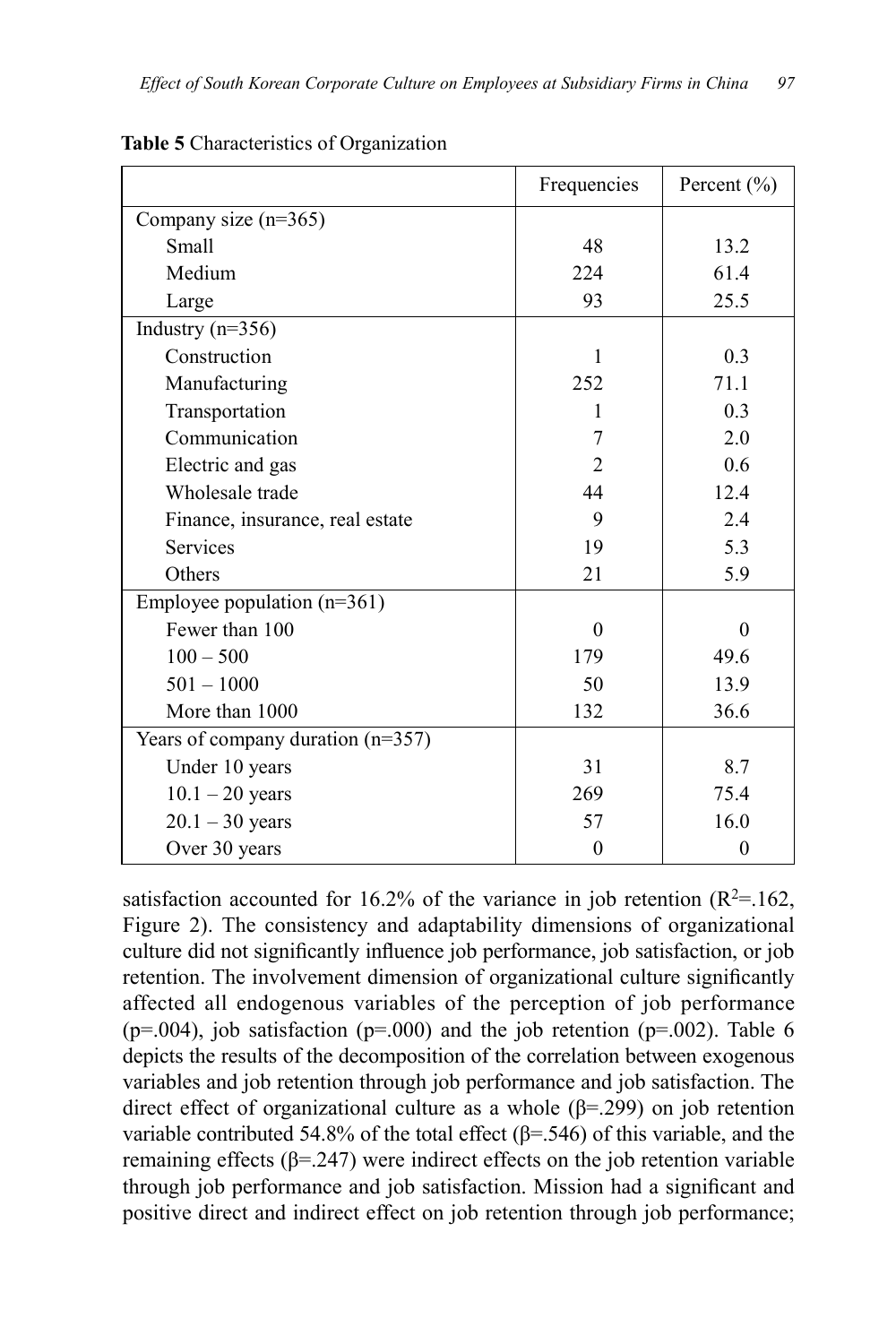| Effects                       | Unstandardized<br>coefficient $(\beta)$ |             | <b>SE</b>                 | Standardized<br>coefficient $(\beta)$ |          | t-statistics   | $R^2$    | Significance<br>(p) |
|-------------------------------|-----------------------------------------|-------------|---------------------------|---------------------------------------|----------|----------------|----------|---------------------|
| Culture $\rightarrow$ JP (H1) | .515                                    |             | .041                      |                                       | .568     | 12.673         | .322     | $.000**$            |
| $MI \rightarrow JP$           | .208                                    |             | .72                       |                                       | .253     | 2.903          |          | $.004**$            |
| $CO \rightarrow JP$           | $-.048$                                 |             | .097                      |                                       | $-0.055$ | $-497$         |          | .620                |
| $AD \rightarrow JP$           | .092                                    |             | .101                      |                                       | .105     | .906           |          | .366                |
| $IN \rightarrow IP$           | .258                                    |             | .088                      |                                       | .306     | 2.941          |          | $.004**$            |
| Culture $\rightarrow$ JS (H2) | .805                                    |             | .563                      |                                       | .648     | 15.635<br>.420 |          | $.000**$            |
| $MI \rightarrow JS$           | .143                                    |             | .091                      |                                       | .127     | 1.575          |          | .116                |
| $CO \rightarrow JS$           | $-0.018$                                |             | .124                      |                                       | $-0.015$ | $-149$         |          | .882                |
| $AD \rightarrow JS$           | .220                                    |             | .128                      |                                       | .183     | 1.712          |          | .088                |
| $IN \rightarrow JS$           | .455                                    |             | .111                      |                                       | .394     | 4.093          |          | $.000**$            |
| Culture $\rightarrow$ JR (H3) | .526                                    |             | .091                      |                                       | .299     | 5.761          | .090     | $.000**$            |
| $MI \rightarrow JR$           |                                         |             | .161                      |                                       | .087     | .856           |          | .392                |
| $CO \rightarrow JR$           | .138                                    |             | .220                      |                                       | $-145$   | $-1.118$       |          | .264                |
| $AD \rightarrow JR$           | $-.247$                                 |             | .227                      |                                       | $-.001$  | $-.007$        |          | .995                |
| $IN \rightarrow JR$           | $-.001$                                 |             | .197                      |                                       | .380     | 3.158          |          | $.002**$            |
|                               | .621                                    |             |                           |                                       | .244     |                |          | $.000**$            |
| $JP \rightarrow JR (H4)$      | .460                                    |             | .111                      |                                       |          | 4.132          |          |                     |
| $JS \rightarrow JR (H5)$      | .235                                    |             | .083                      |                                       | .168     | 2.847          |          | $.005**$            |
|                               |                                         |             |                           |                                       |          | Culture        | Job Per- | Job                 |
|                               |                                         |             | <b>Culture Dimensions</b> |                                       |          | (whole)        | formance | Satisfaction        |
| Standardized                  | MI                                      | $_{\rm CO}$ | AD                        |                                       | IN       |                |          |                     |
| direct effects                |                                         |             |                           |                                       |          |                |          |                     |
| Job Performance               | $253**$                                 | .055        | .105                      |                                       | $.306**$ | .568**         |          |                     |
| <b>Job Satisfaction</b>       | .127<br>.015                            |             | .183                      |                                       | $.394**$ | $.648**$       | .000     | .000                |
| Job Retention                 | .087<br>$-.145$                         |             | $-.001$                   |                                       | $.380**$ | .299**         | $.244**$ | $.168**$            |
|                               |                                         |             |                           |                                       |          |                |          |                     |
| Standardized                  |                                         |             |                           |                                       |          |                |          |                     |
| indirect effects              |                                         |             |                           |                                       |          |                |          |                     |
| <b>Job Retention</b>          | .093                                    | $-0.016$    | .056                      |                                       | .141     | .247           | .000     | .000                |
|                               |                                         |             |                           |                                       |          |                |          |                     |

**Table 6** Decomposition of Effects from Path Analysis

Note: JP = job performance, JS = job satisfaction, JR = job retention, MI = mission, CO = consistency,  $AD = adaptability$ ,  $IN = involvement$ , \*\*p<0.01.

however, the direct and indirect effects of CO on job retention through job satisfaction were negative but not statistically significant. Among cultural dimensions, only IN had positive and statistically significant direct ( $\beta$ =.380) and indirect effects  $(\beta = .141)$  on job retention.

### **4. Discussion**

The results of this research confirm many previous studies showing that organizational culture as a whole has significant direct effects on job performance, job satisfaction and job retention (Denison, 1990; Gordon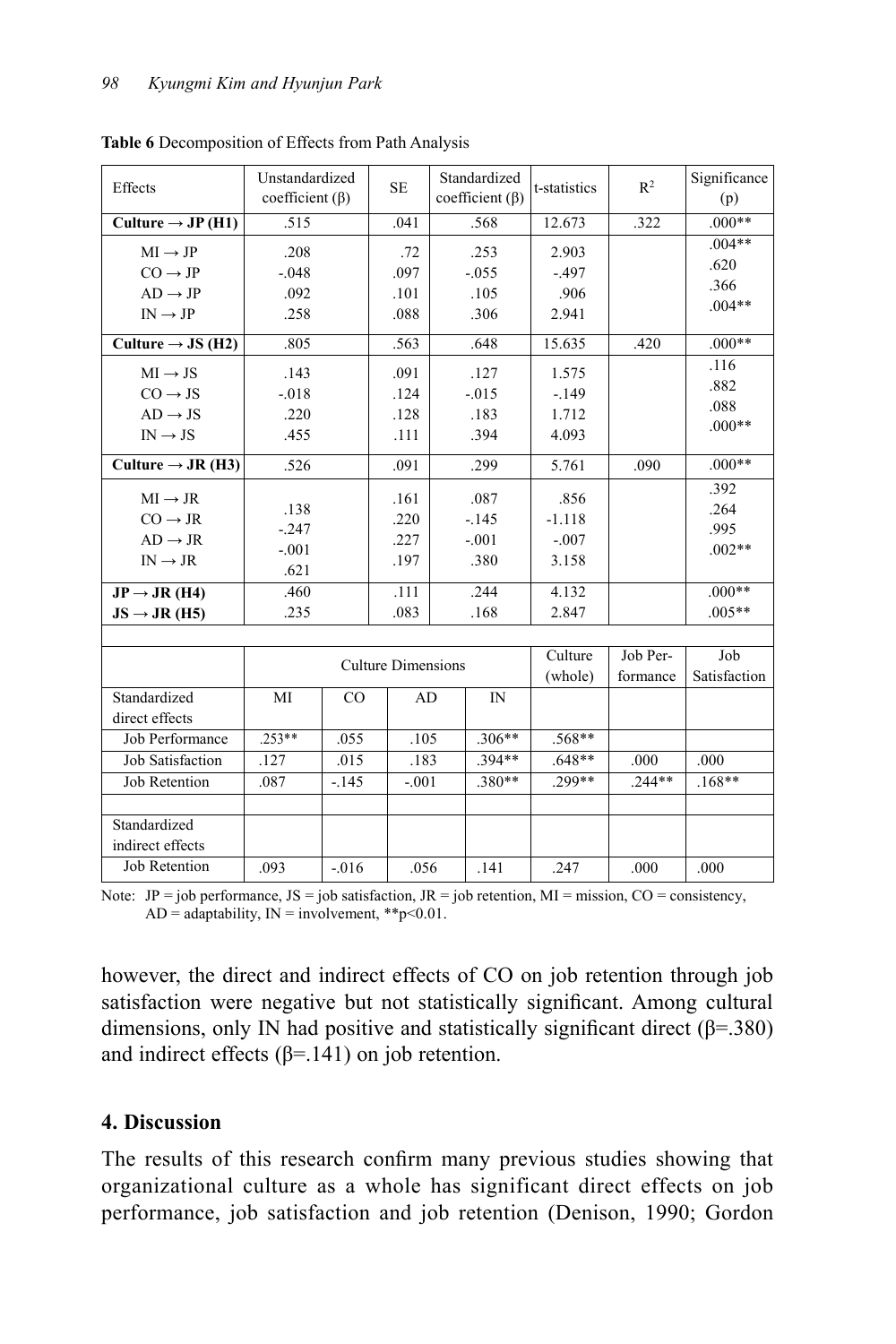and Ditomaso, 1992; Harrison, Newman and Roth, 2006; Kerr and Slocum, 1987; Ogbonna and Harris, 2000; Organ and Ryan, 1995; Sheridan, 1992; Kim, Park and Shin, 2018). Hence, the results confirm the hypotheses that organizational culture as a whole predicts positive relationships between job performance (H1), job satisfaction (H2) and job retention (H3) among Chinese employees of subsidiary Korean companies. In addition, job performance and job satisfaction had a significantly positive relationship with job retention, confirming H4 and H5. Therefore, this study suggests that organizational culture as a whole has a significant indirect effect on job retention when mediated by job satisfaction and job performance (Lee, Sablynski, Burton and Holton, 2004). It should be noted that this result is slightly different from that of the authors' previous study of Korean employees (Kim, Park and Shin, 2018). In that study, organizational culture did not show any indirect effect on job retention when mediated by job performance. When aggregated organizational culture was divided into four different dimensions, each dimension showed a different result from those of Denison, Nieminen and Kotrba's study (2014), in which all four dimensions directly and positively affected job satisfaction and job performance. In our research, the mission dimension of organizational culture directly and positively affected job performance but had no direct effect on job satisfaction or job retention. The consistency and adaptability dimensions had no significant and positive effect, either direct or indirect, on any endogenous variables. Only the involvement dimension of organizational culture had a significant and positive direct and indirect effect on job retention. The findings of this study suggest that Chinese employees perceive the involvement dimension of organizational culture as the strongest predictor of job performance, job satisfaction and job retention, whereas Korean employees perceived the mission dimension as the strongest predictor of job performance, the consistency dimension as the strongest indirect predictor of job satisfaction, and the adaptability dimension as the strongest predictor of job retention, both directly and indirectly (Kim, Park and Shin, 2018).

### **5. Conclusion**

The results of this study indicate that among dimensions of organization culture, mission and involvement can predict Chinese employees' job performance. The results suggest that employees understand their company's strategic direction, goals and vision, and based on their understanding of the company's mission, employees try to do a good job, in both quality and quantity, for the company. Therefore, the mission dimension of organizational culture directly impacts their job performance. The consistency and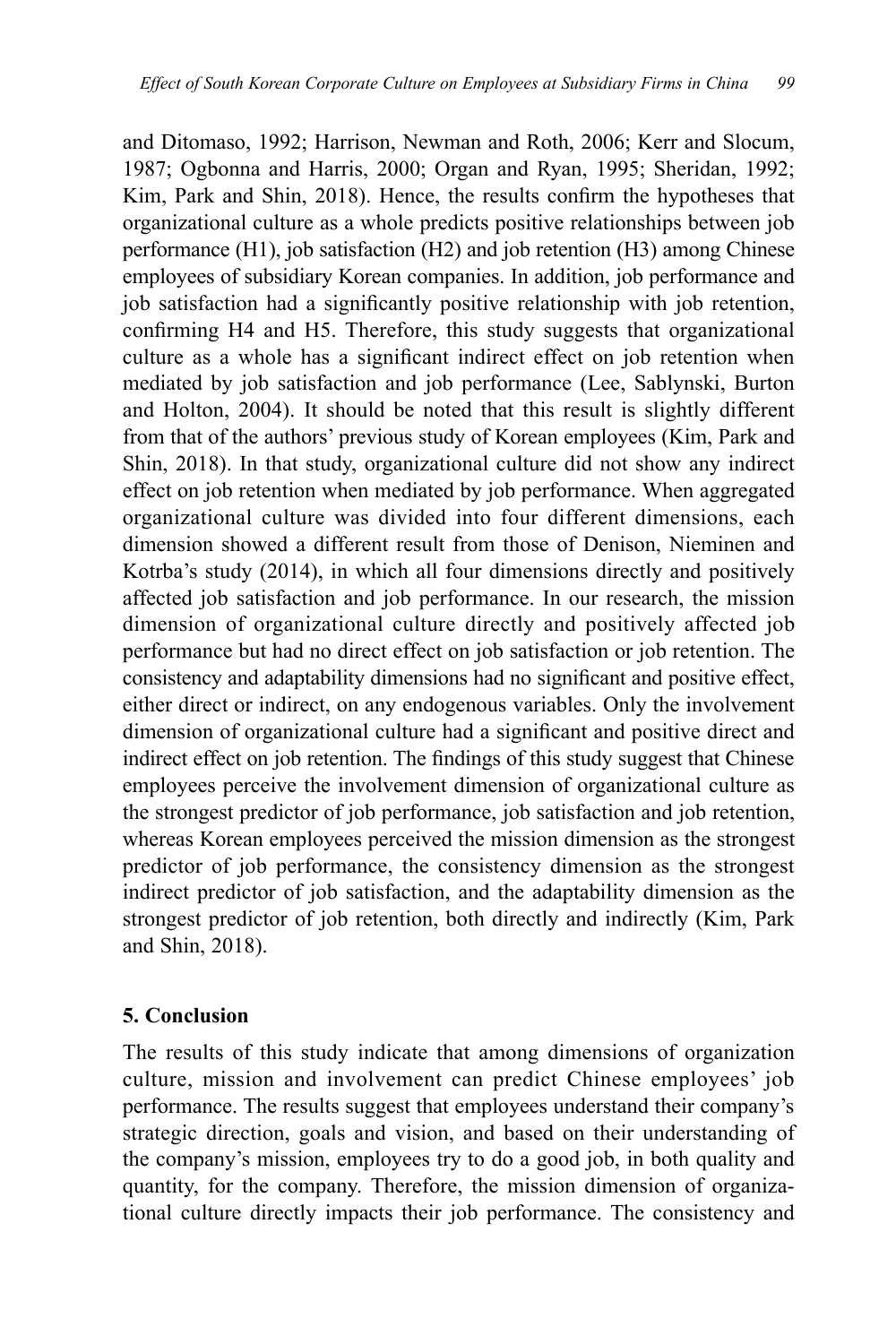adaptability dimensions did not predict Chinese employees' job satisfaction or job retention. It may be that Chinese employees do not perceive their company's core value or efforts to change, so employees' job satisfaction and performance are not affected by consistency and adaptability. Interestingly, involvement is the only dimension that can significantly predict employees' job performance, job satisfaction and job retention. This result suggests that when employees are empowered and have the potential for strong career development, they easily adapt to the external environment and look for new ways to do their job, and their willingness to leave the company decreases. It should be noted that the authors' previous study of Korean employees found that when Korean employees understood their company's strategy and followed its goals, their behaviours enhanced the company's value (Kim, Park and Shin, 2018). The findings of this study shed some light on the relationships between subsidiary Korean companies' organizational culture and Chinese employees' job performance, job satisfaction and job retention based on Denison's organizational culture dimension. Through clarifying the relationships, this study verifies that organizational culture, as based on Denison's four traits, is measurable and leads to important organizational outcomes. In a practical sense, the results of this study were significantly different from the authors' previous study of Korean employees (Kim, Park, & Shin, 2018). Therefore, subsidiary company managers need to emphasize the organizational culture dimensions to fit diverse employees (for example, based on nationality).

### **Acknowledgements**

This work was supported by the Ministry of Education of the Republic of Korea and the National Research Foundation of Korea (NRF-2015S1A 5A2A03048475).

## **Notes**

- Kyungmi Kim, PhD, is the first author and Associate Professor of Division of Management, Incheon National University. Her research interests cover relationships among customers, employers and employees, tourists and residents behaviours and their quality of lives. She can be reached at  $\langle \text{kyungmikim}(\hat{a})$ inu. ac.kr>.
- \*\* Hyunjun Park, PhD, is corresponding author and Assistant Professor of Division of Management, Incheon National University. His research interests cover strategic management and international management. He can be reached at <sampark@inu.ac.kr>.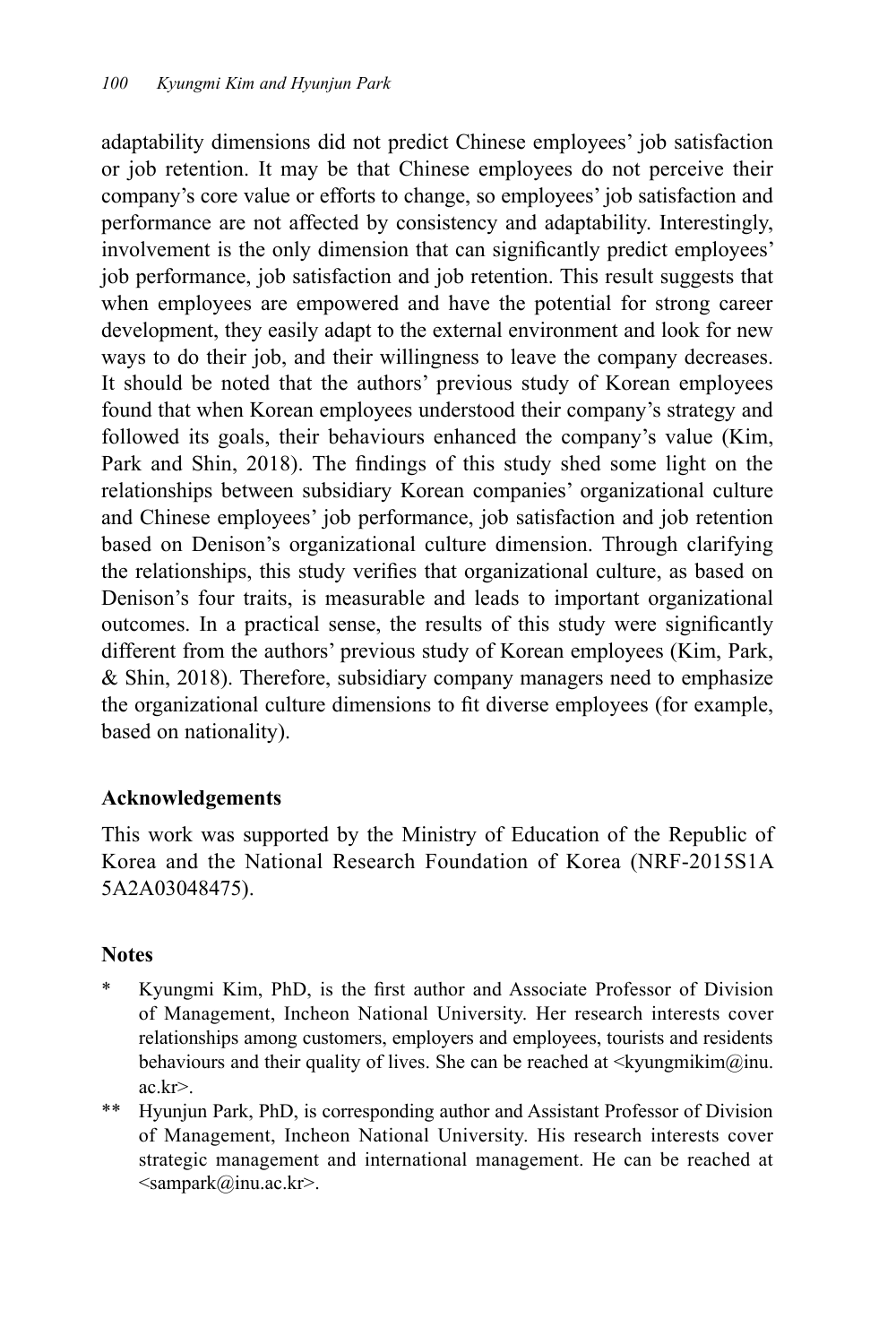#### **References**

- Alwin, D. and R. Hauser (1975), "The Decomposition of Effects in Path Analysis", *American Sociological Review*, Vol. 40, No. 1, pp. 37-47. https://doi.org/10.2307/ 2094445
- Ashkanasy, N.M., L.E. Broadfoot and S. Falkus (2000), "Questionnaire Measures of Organizational Culture", in N.M. Ashkanasy, C.P.E. Wilderom and M.F. Peterson (eds), *Handbook of Organizational Culture and Climate*, London: Sage Publications.
- Ashkanasy, N.M. and S. Holmes (1995), "Perceptions of Organizational Ideology Following Merger: A Longitudinal Study of Merging Accounting Firms", *Accounting, Organizations and Society*, Vol. 20, No. 1, pp. 19-34. https://doi.org/10.1016/0361- 3682(94)00024-P
- Babin, B.J. and J.S. Boles (1998), "Employee Behavior in a Service Environment: A Model and Test of Potential Differences between Men and Women", *Journal of Marketing*, Vol. 62, No. 2, pp. 77-91. https://doi.org/10.2307/1252162
- Baker, Kathryn A. (2002), *Organizational Culture 1*, Chapter 11 [Online], 8 June, available at <www.au.af.mil/au/awc/awcgate/doe/benchmark/ch11.pdf> (accessed 4 August 2017).
- Belias, D. and A. Koustelios (2014), "Organizational Culture and Job Satisfaction: A Review", *International Review of Management and Marketing*, Vol. 4, No. 2, pp. 132-149.
- Berg, P.O. and K. Kreiner (1990), "Corporate Architecture: Turning Physical Settings into Symbolic Resources", in P. Gagliardi (ed.), *Symbols and Artifacts: View of the Corporate Landscape*, Berlin: de Gruyter (pp. 41-67),
- Burke, W.W. (1994), *Organization Development: A Process of Learning and Changing*  (2nd ed.), Reading, MA: Addison-Wesley.
- Cameron, K.S. and S.J. Freeman (1991), "Culture, Congruence, Strength and Type: Relationship to Effectiveness", *Research in Organizational Change and Development*, Vol. 5, pp. 23-58.
- Cameron, K.S. and R.E. Quinn (2006), *Diagnosing and Changing Organizational Culture: Based on the Competing Values Framework*. Beijing: China Renmin University Press.
- Coleman, J. (2013), "Six Components of a Great Corporate Culture", *Harvard Business Review*.
- Deal, T.E. and A.A. Kennedy (1982), *Corporate Cultures: The Rites and Rituals of Corporate Life*, Reading, MA: Addison-Wesley.
- Denison, D.R. (1984), "Bringing Corporate Culture to the Bottom Line", *Organizational Dynamics*, Vol. 13, No. 2, pp. 5-22. https://doi.org/10.1016/0090- 2616(84)90015-9
- Denison, D.R. (1990), Corporate Culture and Organizational Effectiveness, New York, NY: Wiley.
- Denison, D.R. and A.K. Mishra (1995), "Toward a Theory of Organizational Culture and Effectiveness", *Organization Science*, Vol. 6, No. 2, pp. 204-223. https://doi. org/10.1287/orsc.6.2.204
- Denison, D.R., L. Nieminen and L. Kotrba (2014), "Diagnosing Organizational Cultures: A Conceptual and Empirical Review of Culture Effectiveness Surveys",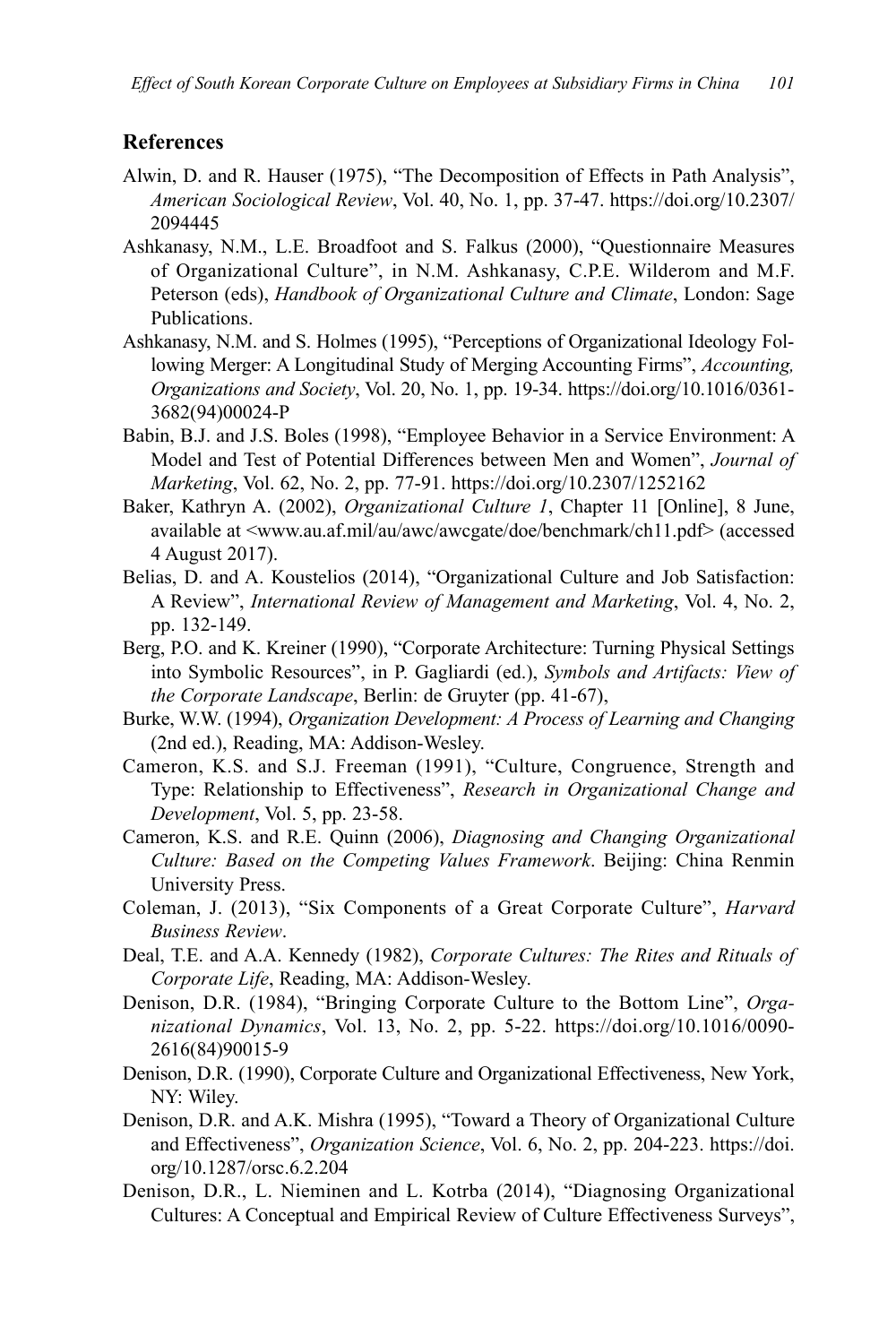*European Journal of Work and Organizational Psychology*, Vol. 23, No. 1, pp. 145-161. https://doi.org/10.1080/1359432X.2012.713173

- Denison, D.R. and G.M. Spreitzer, (1991), "Organizational Culture and Organizational Development: A Competing Values Approach", *Research in Organizational Change and Development*, Vol. 5, pp. 1-21.
- Duncan, D.J. (1966), "Purchasing Agents: Seekers of Status-Personal and Professional", *Journal of Purchasing*, Vol. 2, No. 3, pp. 17-26. https://doi.org/10.1111/ j.1745-493x.1966.tb00025.x
- Dutton, J.E, J.M. Dukerich and C.V. Harquail (1994), "Organizational Images and Membership Commitment", *Administrative Science Quarterly*, Vol. 39, No. 2, pp. 239-263.
- Fey, C.F. and D.R. Denison (2003), "Organizational Culture and Effectiveness: Can American Theory be Applied in Russia?", *Organization Science*, Vol. 14, No. 6, pp. 686-706. https://doi.org/10.1287/orsc.14.6.686.24868
- Fleury, M.T. (2009), "Organizational Culture and the Renewal of Competences", *Brazilian Administration Review*, Vol. 6, No. 1, pp. 1-14. https://doi.org/10.1590/ S1807-76922009000100002
- Gordon G. and W. Cummins (1979), *Managing Management Climate*. Toronto, Canada: Lexington Books.
- Gordon, G.G. and N. Ditomaso (1992), "Predicting Corporate Performance from Organizational Culture", *Journal of Management Studies*, Vol. 29, No. 6, pp. 783- 798. https://doi.org/10.1111/j.1467-6486.1992.tb00689.x
- Hansen, G.S. and B. Wernerfelt (1989), "Determinants of Firm Performance: The Relative Importance of Economic and Organizational Factors", *Strategic Management Journal*, Vol. 10, No. 5, pp. 399-411. https://doi.org/10.1002/ smj.4250100502
- Harrison, D.A., D.A. Newman and P.L. Roth (2006), "How Important are Job Attitudes? Meta-analytical Comparisons of Integrative Behavioral Outcomes and Time Sequences", *Academy of Management Journal*, Vol. 49, No. 2, pp. 305-325. https://doi.org/10.5465/AMJ.2006.20786077
- Harrison R. (1975), "Diagnosing Organization Ideology", in J. Jones and J. Pfeiffer (eds), *The 1975 Annual Handbook for Group Facilitators*, La Jolla, CA: University Associates, pp. 101-107.
- Hartline, M.D. and O.C. Ferrell (1996), "The Management of Customer-Contact Service Employees: An Empirical Investigation", *Journal of Marketing*, Vol. 60, No. 4, pp. 52-70. https://doi.org/10.2307/1251901
- Hatch, M.J. (2000), "The Cultural Dynamics of Organizing and Change", in N.M. Ashkanasy, C.P.M. Wilderom and M.F. Peterson (eds), *Handbook of Organizational Culture and Climate*, Thousand Oaks, CA: Sage Publications, pp. 245-261.
- Hofstede, G. (1980), *Culture's Consequences: International Differences in Work-Related Values*, Newbury Park, CA: Sage Publications.
- Hofstede, G., B. Neuijen, D.D. Ohayv and G. Sanders (1990), "Measuring Organizational Cultures: A Qualitative and Quantitative Study Across Twenty Cases", *Administrative Science Quarterly*, Vol. 35, No. 2, pp. 286-316. https:// doi.org/10.2307/2393392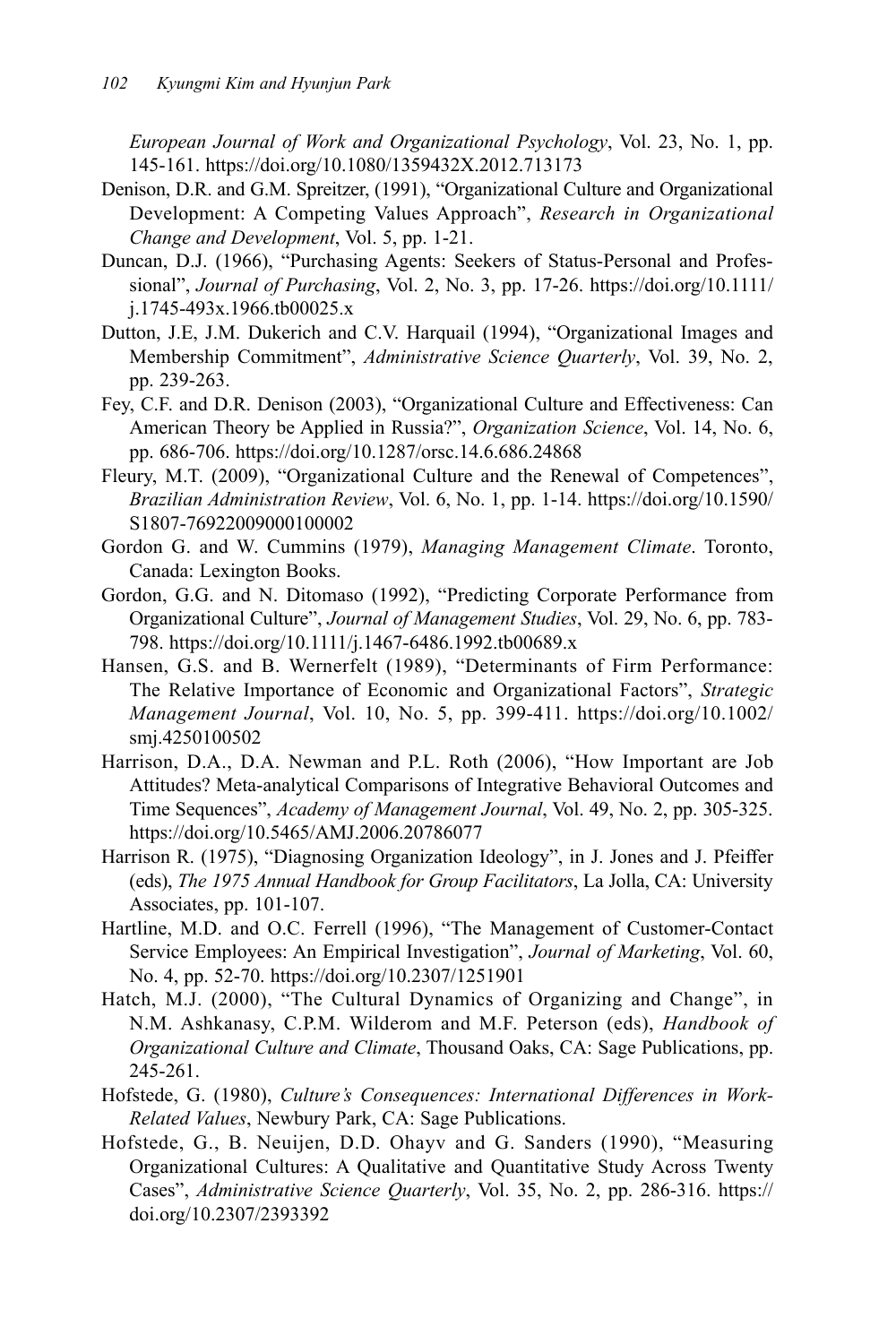- Jurowski, C., M. Uysal and D.R. Williams (1997), "A Theoretical Analysis of Host Community Resident Reactions to Tourism", *Journal of Travel Research*, Vol. 36, No. 2, pp. 3-11. https://doi.org/10.1177/004728759703600202
- Kavanagh, M.H. and N.M. Ashkanasy (2006), "The Impact of Leadership and Change Management Strategy on Organizational Culture and Individual Acceptance of Change during a Merger", *British Journal of Management*, Vol. 17, No. S1, pp. S81-S103. https://doi.org/10.1111/j.1467-8551.2006.00480.x
- Kerr, J. and J.W. Slocum (1987), "Managing Corporate Culture through Reward Systems", *Academy of Management Executive*, Vol. 1, No. 2, pp. 99-108.
- Kim, H. (2012), "The Effect of Perceived Family-Friendly Culture and Perceived Gender Equality Culture on Organizational Commitment", *The Women's Studies*, Vol. 83, No. 2, pp. 5-33. https://doi.org/10.33949/tws.2012..2.007
- Kim, K., H. Park and J.J. Ruy (2018), "Gender Difference of Chinese Employees' Perception on Subsidiary Korean Companies' Organizational Culture and Behaviors", *Journal of Management and Economics*, Vol. 40, No. 2, pp. 157-182.
- Kim, K., H. Park and K.Y. Shin (2018), "Korean Company's Organizational Culture and its Effectiveness on Employees' Behavior", *Management and Innovation Research*, Vol. 34, No. 3, pp. 215-244.
- Kopelman, R.E., A.P. Brief and R.A. Guzzo (1990), "The Role of Climate and Culture in Productivity", in B. Schneider (ed.), *Organizational Climate and Culture*, San Francisco, CA: Jossey-Bass, pp. 282-318.
- KOTRA 10-095 (2010). 2010 해외진출기업 실태조사 보고서-중국, 베트남, 인도네시아 Grand Survey.
- Kravetz, D.J. (1988), *The Human Resources Revolution*, San Francisco, CA: Jossey-Bass.
- Lee, T.W., T.R. Mitchell, C.J. Sablynski, J.P. Burton and B.C. Holtom (2004), "The Effects of Job Embeddedness on Organizational Citizenship, Job Performance, Volitional Absences, and Voluntary Turnover", *Academy of Management Journal*, Vol. 47 No. 5, pp. 711-722.
- Lim, B. (1995), "Examining the Organizational Culture and Organizational Performance Link", *Leadership & Organization Development Journal*, Vol. 16, No. 5, pp. 16-21. https://doi.org/10.1108/01437739510088491
- Lleras, C. (2005), "Path Analysis", *Encyclopedia of Social Measurement*, Vol. 3, pp. 25-30. https://doi.org/10.1016/B0-12-369398-5/00483-7
- Martin, J. (1993), *Cultures in Organizations: Three Perspectives*. Oxford, U.K.: Oxford University Press.
- Martin, J. (2002), *Organizational Culture: Mapping the Terrain*, Thousand Oaks, CA: Sage.
- O'Connor, N.G. (1995), "The Influence of Organizational Culture on the Usefulness of Budget Participation by Singaporean-Chinese Managers", *Accounting, Organizations and Society*, Vol. 20, No. 5, pp. 383-403.
- Ogbonna, E. & L.C. Harris (2000), "Leadership Style, Organizational Culture and Performance: Empirical Evidence from UK Companies", *International Journal of Human Resource Management*, Vol. 11, No. 4, pp. 766-788. https://doi. org/10.1080/09585190050075114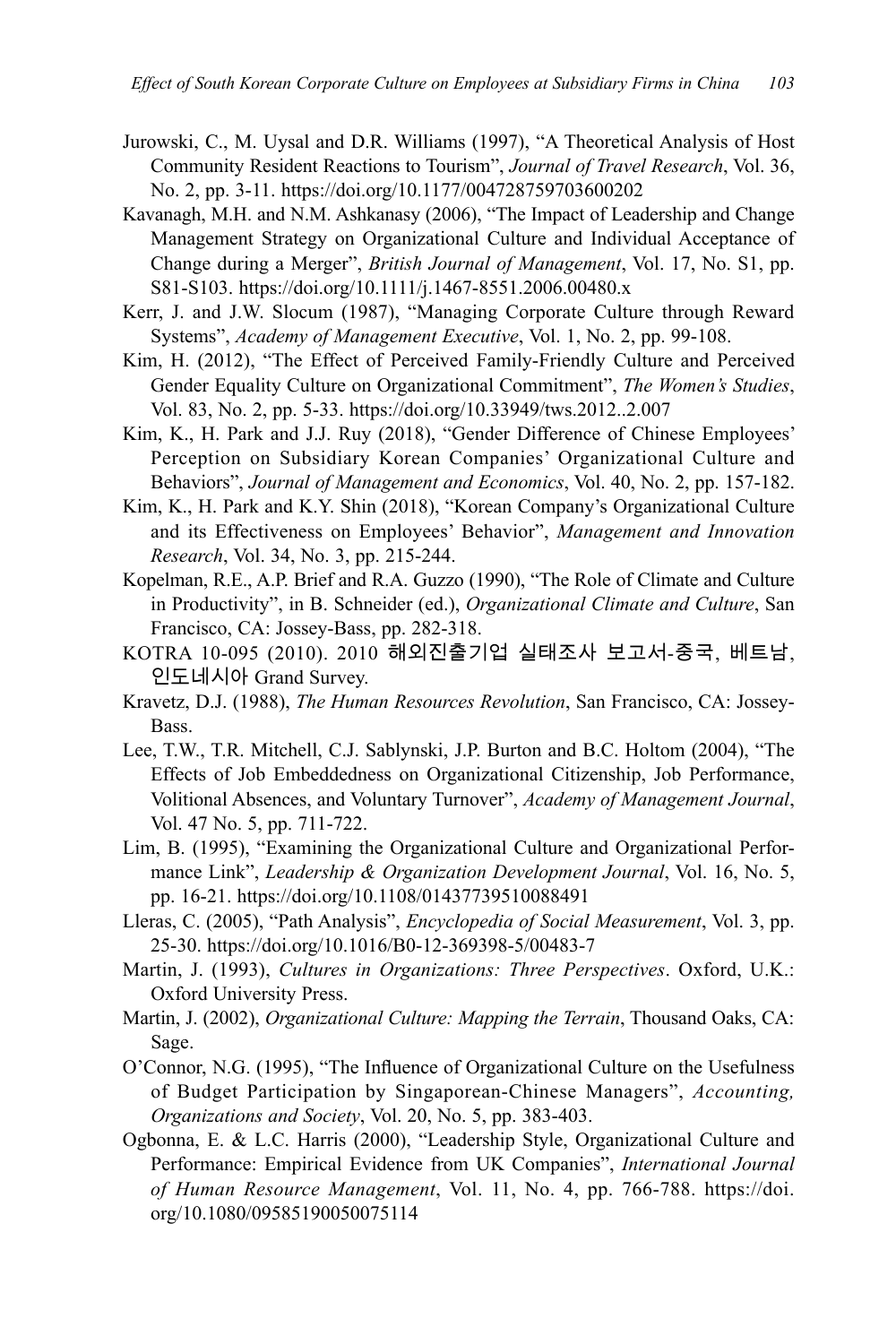- O'Reilly, C.A., III, J.A. Chatman and D.F. Caldwell (1991), "People and Organizational Culture: A Profile Comparison Approach to Assessing Person-Organization Fit", *Academy of Management Journal*, Vol. 34, No. 3, pp. 487-516. https://doi. org/10.5465/256404
- Organ, D.W. and K. Ryan (1995), "A Meta-analytic Review of Attitudinal and Dispositional Predictors of Organizational Citizenship Behavior", *Personal Psychology*, Vol. 48, No. 4, pp. 775-802. https://doi.org/10.1111/j.1744-6570.1995. tb01781.x
- Peters, T.J. and R.H. Waterman (1982), *In Search of Excellence*, New York, NY: Harper & Row.
- Pratt, M.G. and A. Rafaeli (1997), "Organizational Dress as a Symbol of Multilayered Social Identities", *Academy of Management Journal*, Vol. 40, No. 4, pp. 862-898. https://doi.org/10.2307/256951
- Ravasi, D. and M. Schultz (2006), "Responding to Organizational Identity Threats: Exploring the Role of Organizational Culture", *Academy of Management Journal*, Vol. 49, No. 3, pp. 433-458.
- Rousseau, D.M. (1990), "Quantitative Assessment of Organizational Culture: The Case for Multiple Measures", in B. Schneider (ed.), *Organizational Climate and Culture*, San Francisco: Jossey-Bass, pp. 153-192.
- Schein, E.H. (1980), *Organizational Psychology* (3rd ed.) Englewood Cliffs, NJ: Prentice Hall.
- Schein, E.H. (1990), "Organizational Culture", *American Psychologist*, Vol. 45, No. 2, pp. 109-119.
- Schein, E.H. (2004), *Organizational Culture and Leadership* (3rd ed.), San Francisco, CA: Jossey-Bass.
- Sheridan, J.E. (1992), "Organizational Culture and Employee Retention", *The Academy of Management Journal*, Vol. 35, No. 5, pp. 1036-1056.
- Smircich, L. and M.B. Calas (1987), "Organizational Culture", in F.M. Jablin, L.L. Putnam, K.H. Robens and L.W. Porter (eds), *Handbook of Organizational Communication*. Newbury Park, CA: Sage, pp. 228-263.
- Sriramesh, K., J.E. Grunig and D.M. Dozier (1996), "Observation and Measurement of Two Dimensions of Organizational Culture and their Relationship to Public Relations", *Journal of Public Relations Research*, Vol. 8, No. 4, pp. 229-261. https://doi.org/10.1207/s1532754xjprr0804\_02
- Stage, F.K., H.C. Carter and A. Nora (2004), "Path Analysis: An Introduction and Analysis of Decade of Research", *The Journal of Educational Research*, Vol. 98, No. 1, pp. 5-13. https://doi.org/10.3200/JOER.98.1.5-13
- Taylor, J.G. and D.G. Bowers (1972), *Survey of Organizations: A Machine-Scored Standardized Questionnaire Instrument*, Ann Arbor, MI: Center for Research on Utilization of Scientific Knowledge, the University of Michigan.
- Trice, H.M. and J.M. Beyer (1984), "Studying Organizational Cultures through Rites and Ceremonies", *Academy of Management Review*, Vol. 9, No. 4, pp. 653-669. https://doi.org/10.2307/258488
- Tsui. A.S., H. Wang and R. Xin (2006), "Organizational Culture in China: An Analysis of Culture Dimensions and Culture Types", *Management and Organizational Review*, Vol. 2, No. 3, pp. 345-376. https://doi.org/10.1111/j.1740-8784.2006.00050.x